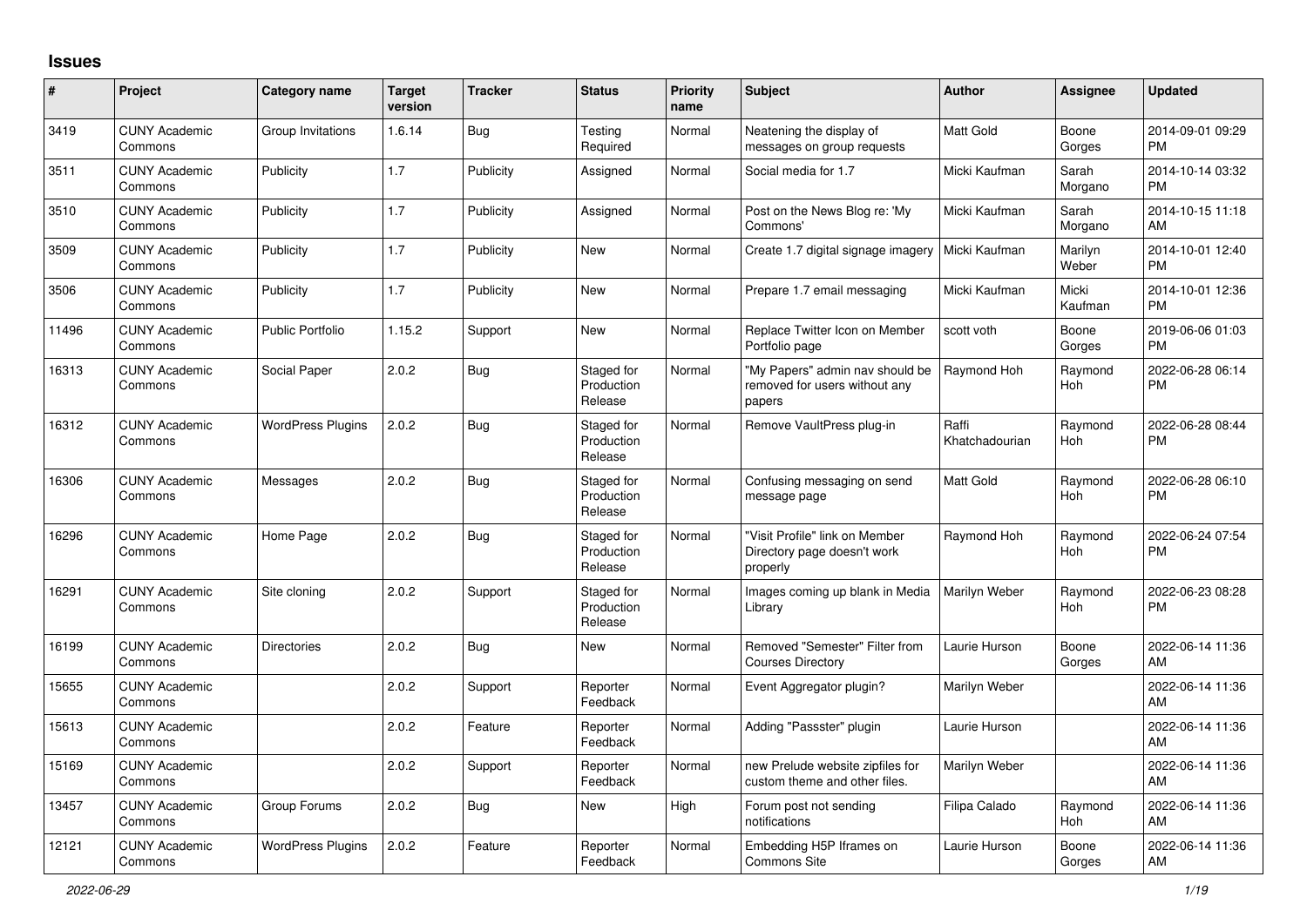| $\pmb{\#}$ | <b>Project</b>                  | Category name            | <b>Target</b><br>version | <b>Tracker</b> | <b>Status</b>        | <b>Priority</b><br>name | <b>Subject</b>                                                        | <b>Author</b>           | <b>Assignee</b>       | <b>Updated</b>                |
|------------|---------------------------------|--------------------------|--------------------------|----------------|----------------------|-------------------------|-----------------------------------------------------------------------|-------------------------|-----------------------|-------------------------------|
| 11649      | <b>CUNY Academic</b><br>Commons | <b>WordPress Plugins</b> | 2.0.2                    | <b>Bug</b>     | In Progress          | Normal                  | CC license displayed on every<br>page                                 | Gina Cherry             | Raymond<br>Hoh        | 2022-06-14 11:36<br>AM        |
| 16314      | <b>CUNY Academic</b><br>Commons | <b>WordPress Plugins</b> |                          | Feature        | <b>New</b>           | Normal                  | Install Multicollab plug-in?                                          | Raffi<br>Khatchadourian |                       | 2022-06-28 09:07<br><b>PM</b> |
| 16307      | <b>CUNY Academic</b><br>Commons |                          |                          | <b>Bug</b>     | <b>New</b>           | Normal                  | Add brief messaging to<br>accept/decline group membership<br>requests | Matt Gold               | Boone<br>Gorges       | 2022-06-27 06:13<br><b>PM</b> |
| 16294      | <b>CUNY Academic</b><br>Commons |                          |                          | Bug            | <b>New</b>           | Urgent                  | CAC is down                                                           | Raffi<br>Khatchadourian |                       | 2022-06-27 02:00<br><b>PM</b> |
| 16290      | <b>CUNY Academic</b><br>Commons |                          |                          | Feature        | Reporter<br>Feedback | Normal                  | Add Table Of Contents Block<br>plug-in                                | Raffi<br>Khatchadourian |                       | 2022-06-24 10:26<br>AM        |
| 16255      | <b>CUNY Academic</b><br>Commons | WordPress (misc)         |                          | Bug            | <b>New</b>           | Normal                  | Need to define 'MULTISITE'<br>constant in wp-config.php               | Raymond Hoh             |                       | 2022-06-19 09:31<br>AM        |
| 16245      | <b>CUNY Academic</b><br>Commons | WordPress (misc)         |                          | <b>Bug</b>     | Reporter<br>Feedback | Normal                  | Save Button missing on<br>WordPress Profile page                      | scott voth              | Raymond<br>Hoh        | 2022-06-16 03:09<br><b>PM</b> |
| 16177      | <b>CUNY Academic</b><br>Commons | Reply By Email           |                          | Bug            | New                  | Normal                  | Switch to Inbound mode for RBE                                        | Raymond Hoh             | Raymond<br>Hoh        | 2022-05-30 04:32<br><b>PM</b> |
| 16110      | <b>CUNY Academic</b><br>Commons |                          |                          | Support        | Reporter<br>Feedback | Normal                  | remove Creative Commons<br>license from pages?                        | Marilyn Weber           | Raymond<br>Hoh        | 2022-05-17 06:11<br><b>PM</b> |
| 16099      | <b>CUNY Academic</b><br>Commons |                          |                          | Support        | Reporter<br>Feedback | Normal                  | request for Newsletter Glue                                           | Marilyn Weber           |                       | 2022-05-13 12:14<br><b>PM</b> |
| 15767      | <b>CUNY Academic</b><br>Commons | WordPress (misc)         |                          | Support        | New                  | Normal                  | Site loading slowly                                                   | scott voth              | Boone<br>Gorges       | 2022-04-04 08:56<br><b>PM</b> |
| 15757      | <b>CUNY Academic</b><br>Commons |                          |                          | Bug            | <b>New</b>           | Normal                  | Members # do not match                                                | Laurie Hurson           |                       | 2022-03-30 04:52<br><b>PM</b> |
| 15685      | <b>CUNY Academic</b><br>Commons |                          |                          | Support        | <b>New</b>           | High                    | problem with chrome?                                                  | Marilyn Weber           |                       | 2022-04-25 03:40<br><b>PM</b> |
| 15565      | <b>CUNY Academic</b><br>Commons |                          |                          | Support        | New                  | Normal                  | Events - send updates to an email<br>listserv                         | Marilyn Weber           |                       | 2022-03-10 01:06<br><b>PM</b> |
| 15516      | <b>CUNY Academic</b><br>Commons | <b>WordPress Plugins</b> |                          | <b>Bug</b>     | Reporter<br>Feedback | Normal                  | Can't publish or save draft of post<br>on wordpress.com               | Raffi<br>Khatchadourian | Raymond<br><b>Hoh</b> | 2022-03-02 05:52<br><b>PM</b> |
| 15370      | <b>CUNY Academic</b><br>Commons |                          |                          | Support        | Reporter<br>Feedback | Normal                  | All-in-One Event Calendar?                                            | Marilyn Weber           |                       | 2022-02-17 11:03<br>AM        |
| 15260      | <b>CUNY Academic</b><br>Commons |                          |                          | Support        | Reporter<br>Feedback | Normal                  | Diacritical markings   European<br><b>Stages</b>                      | Marilyn Weber           |                       | 2022-02-04 08:16<br>AM        |
| 15045      | <b>CUNY Academic</b><br>Commons |                          |                          | Support        | New                  | Normal                  | no result for KCeL in the search<br>box on the commons                | Marilyn Weber           |                       | 2021-12-10 11:29<br>AM        |
| 14940      | <b>CUNY Academic</b><br>Commons |                          |                          | <b>Bug</b>     | <b>New</b>           | Normal                  | Discrepancy between Commons<br>profile "sites" and actual # of sites  | Laurie Hurson           |                       | 2021-11-08 11:09<br>AM        |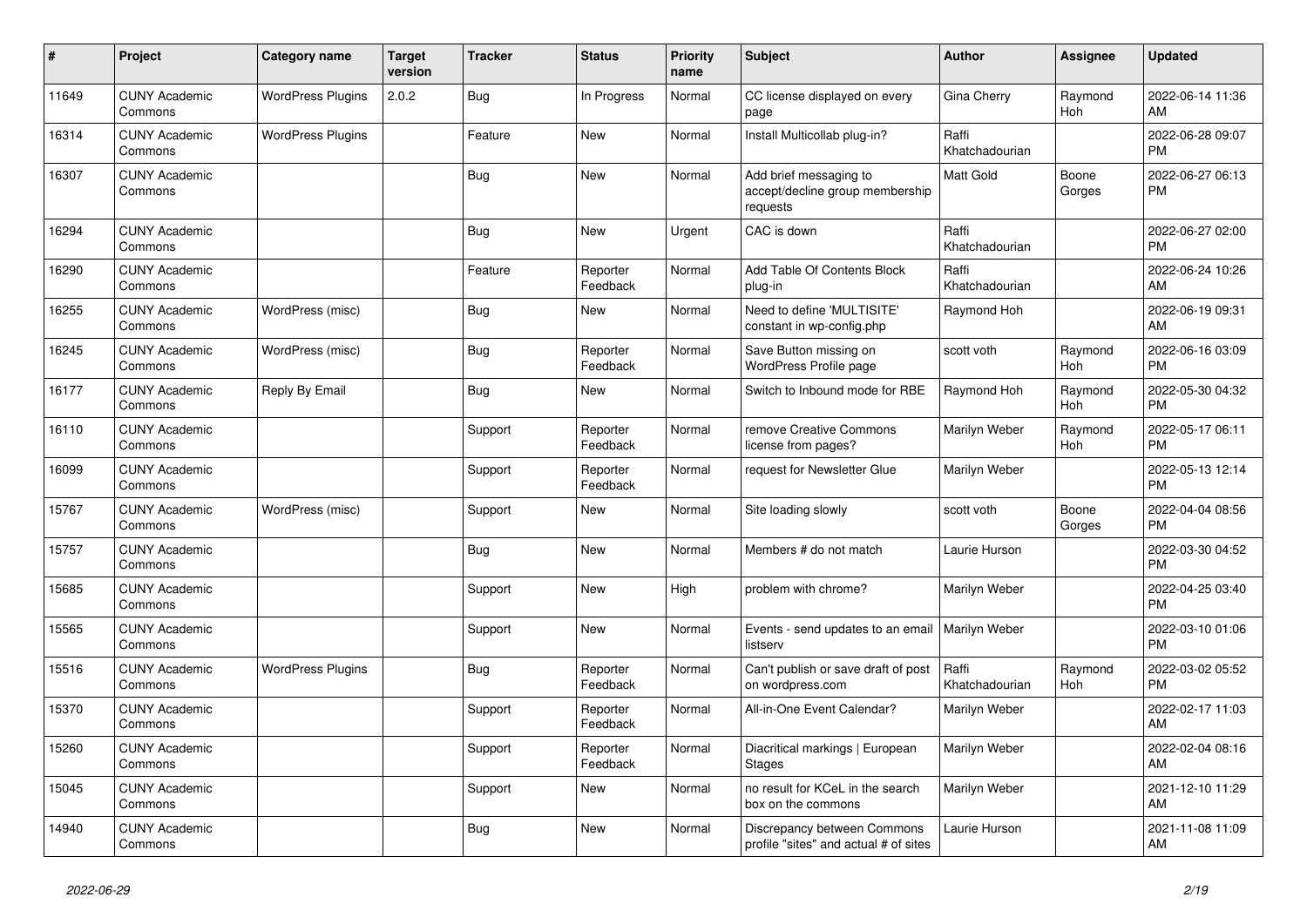| ∦     | Project                                                                 | <b>Category name</b>           | <b>Target</b><br>version | <b>Tracker</b> | <b>Status</b>        | <b>Priority</b><br>name | <b>Subject</b>                                                         | <b>Author</b>           | <b>Assignee</b>       | <b>Updated</b>                |
|-------|-------------------------------------------------------------------------|--------------------------------|--------------------------|----------------|----------------------|-------------------------|------------------------------------------------------------------------|-------------------------|-----------------------|-------------------------------|
| 14936 | <b>CUNY Academic</b><br>Commons                                         |                                |                          | Bug            | New                  | Normal                  | Commons websites blocked by<br>SPS campus network                      | Laurie Hurson           |                       | 2021-11-03 03:57<br><b>PM</b> |
| 14908 | <b>CUNY Academic</b><br>Commons                                         | Performance                    |                          | <b>Bug</b>     | <b>New</b>           | Normal                  | Stale object cache on cdev                                             | Raymond Hoh             | Boone<br>Gorges       | 2021-12-07 09:45<br>AM        |
| 14792 | <b>CUNY Academic</b><br>Commons                                         |                                |                          | Bug            | <b>New</b>           | Normal                  | Inconsistent email notifications<br>from gravity forms                 | Raffi<br>Khatchadourian |                       | 2021-10-04 01:50<br><b>PM</b> |
| 14784 | <b>CUNY Academic</b><br>Commons                                         |                                |                          | Support        | Reporter<br>Feedback | Normal                  | User report of logo problem when<br>using Customizer theme             | Marilyn Weber           |                       | 2021-09-17 10:25<br>AM        |
| 12062 | AD/O365 Transition<br>from NonMatric to<br><b>Matriculated Students</b> |                                |                          | Feature        | In Progress          | Normal                  | create solution and console<br>project                                 | Emilio Rodriguez        | Emilio<br>Rodriguez   | 2019-11-12 03:56<br><b>PM</b> |
| 11968 | JustPublics@365<br>MediaCamp                                            |                                |                          | Feature        | <b>New</b>           | Normal                  | Nanoscience Retractable Display<br>Unit                                | Donald Cherry           | Bonnie<br>Eissner     | 2021-02-19 08:50<br>AM        |
| 8992  | <b>NYCDH Community</b><br>Site                                          |                                |                          | <b>Bug</b>     | Assigned             | Normal                  | Multiple RBE error reports                                             | Matt Gold               | Raymond<br>Hoh        | 2017-12-11 05:43<br><b>PM</b> |
| 2618  | NYCDH Community<br>Site                                                 |                                |                          | Bug            | Assigned             | Low                     | Mark blogs as spam when created   Matt Gold<br>by users marked as spam |                         | Boone<br>Gorges       | 2013-06-09 11:38<br><b>PM</b> |
| 2577  | NYCDH Community<br>Site                                                 |                                |                          | Feature        | Assigned             | Low                     | <b>Investigate Potential to Add Links</b><br>to the Forum              | <b>Mark Newton</b>      | Alex Gil              | 2013-05-16 09:40<br><b>PM</b> |
| 2576  | <b>NYCDH Community</b><br>Site                                          |                                |                          | <b>Bug</b>     | Hold                 | Low                     | Test Next Button in Javascript<br><b>Tutorial Under Activities</b>     | <b>Mark Newton</b>      | Alex Gil              | 2013-05-18 02:55<br><b>PM</b> |
| 2574  | NYCDH Community<br>Site                                                 |                                |                          | Feature        | Assigned             | Normal                  | Add Way to Upload Files to<br>Groups                                   | Mark Newton             | Raymond<br><b>Hoh</b> | 2013-05-18 07:46<br><b>PM</b> |
| 2573  | <b>NYCDH Community</b><br>Site                                          |                                |                          | Feature        | Reporter<br>Feedback | Normal                  | Add dh nyc twitter list feed to site                                   | <b>Mark Newton</b>      | Matt Gold             | 2013-05-16 11:42<br><b>PM</b> |
| 2571  | <b>NYCDH Community</b><br>Site                                          |                                |                          | Feature        | Assigned             | Normal                  | Add Google custom search box to<br>homepage                            | <b>Mark Newton</b>      | Raymond<br>Hoh        | 2013-05-18 07:49<br><b>PM</b> |
| 15883 | <b>CUNY Academic</b><br>Commons                                         |                                | 2.1.0                    | Feature        | <b>New</b>           | Normal                  | Release BPGES update                                                   | Boone Gorges            | Boone<br>Gorges       | 2022-05-26 10:39<br>AM        |
| 15194 | <b>CUNY Academic</b><br>Commons                                         | Internal Tools and<br>Workflow | 2.1.0                    | Feature        | <b>New</b>           | Normal                  | PHPCS sniff for un-restored<br>switch_to_blog() calls                  | Boone Gorges            | Jeremy Felt           | 2022-05-26 10:45<br>AM        |
| 13946 | <b>CUNY Academic</b><br>Commons                                         | <b>WordPress Plugins</b>       | 2.1.0                    | Support        | Assigned             | Normal                  | <b>Custom Embed handler For</b><br>OneDrive files                      | scott voth              | Raymond<br>Hoh        | 2022-05-26 10:46<br>AM        |
| 13891 | <b>CUNY Academic</b><br>Commons                                         | Internal Tools and<br>Workflow | 2.1.0                    | Feature        | <b>New</b>           | Normal                  | Migrate automated linting to<br>GitHub Actions                         | <b>Boone Gorges</b>     | Jeremy Felt           | 2022-06-28 12:21<br><b>PM</b> |
| 10439 | <b>CUNY Academic</b><br>Commons                                         | Design                         | 2.1.0                    | Design/UX      | <b>New</b>           | Normal                  | Create Style Guide for Commons                                         | Sonja Leix              | Sara Cannon           | 2022-06-28 01:43<br><b>PM</b> |
| 16092 | <b>CUNY Academic</b><br>Commons                                         |                                | Future<br>release        | Feature        | Hold                 | Normal                  | Don't show main site in Site<br>search results                         | Boone Gorges            | Boone<br>Gorges       | 2022-05-17 03:12<br><b>PM</b> |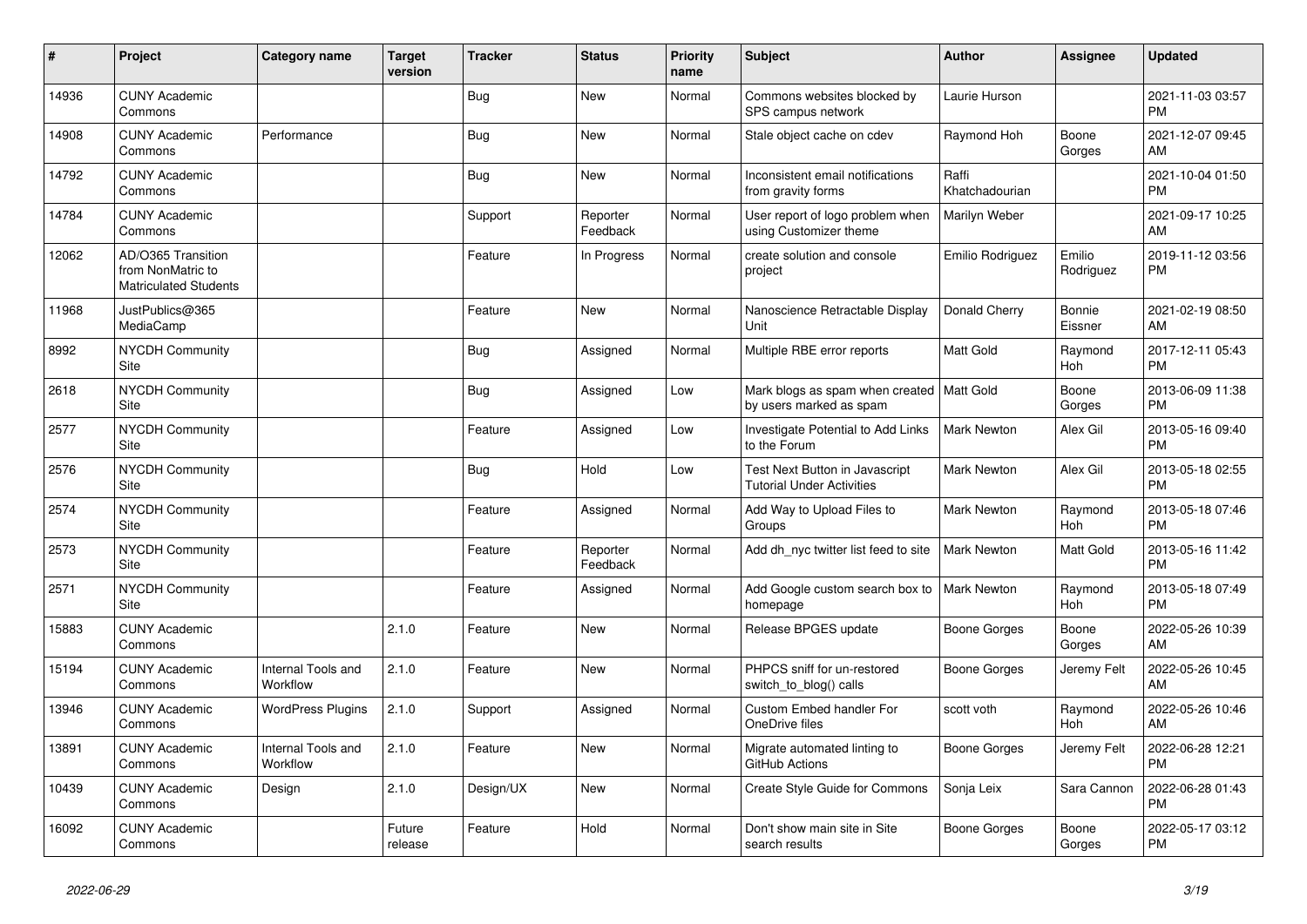| #     | Project                         | <b>Category name</b>       | <b>Target</b><br>version | <b>Tracker</b> | <b>Status</b>        | <b>Priority</b><br>name | <b>Subject</b>                                                                                | Author              | <b>Assignee</b>   | <b>Updated</b>                |
|-------|---------------------------------|----------------------------|--------------------------|----------------|----------------------|-------------------------|-----------------------------------------------------------------------------------------------|---------------------|-------------------|-------------------------------|
| 15604 | <b>CUNY Academic</b><br>Commons | <b>Email Notifications</b> | Future<br>release        | Feature        | Assigned             | Normal                  | Restructure Commons Group<br>Digest Email Messages                                            | Matt Gold           | Boone<br>Gorges   | 2022-05-26 10:45<br>AM        |
| 14987 | <b>CUNY Academic</b><br>Commons | <b>WordPress Plugins</b>   | Future<br>release        | Bug            | New                  | Normal                  | Elementor update causes<br>database freeze-up                                                 | Boone Gorges        | Boone<br>Gorges   | 2021-11-29 12:02<br>PM        |
| 14787 | <b>CUNY Academic</b><br>Commons | <b>Plugin Packages</b>     | Future<br>release        | Feature        | New                  | Normal                  | Creating a "Design" plugin<br>package                                                         | Laurie Hurson       | scott voth        | 2022-04-27 04:56<br><b>PM</b> |
| 14496 | <b>CUNY Academic</b><br>Commons | Domain Mapping             | Future<br>release        | <b>Bug</b>     | New                  | Normal                  | Mapped domain SSO uses<br>third-party cookies                                                 | Raymond Hoh         | Raymond<br>Hoh    | 2021-05-24 04:03<br><b>PM</b> |
| 14309 | <b>CUNY Academic</b><br>Commons | Group Library              | Future<br>release        | Feature        | New                  | Normal                  | Better handling of<br>bp_group_document file<br>download attempts when file is<br>not present | <b>Boone Gorges</b> | Boone<br>Gorges   | 2021-11-19 12:28<br><b>PM</b> |
| 14184 | <b>CUNY Academic</b><br>Commons | <b>Public Portfolio</b>    | Future<br>release        | Feature        | New                  | Normal                  | Centralized mechanism for storing<br>Campus affiliations                                      | <b>Boone Gorges</b> | Boone<br>Gorges   | 2022-01-04 11:35<br>AM        |
| 14113 | <b>CUNY Academic</b><br>Commons | WordPress (misc)           | Future<br>release        | <b>Bug</b>     | Hold                 | Normal                  | Block Editor Not Working on this<br>page - Json error                                         | scott voth          | Boone<br>Gorges   | 2021-03-05 11:01<br>AM        |
| 13835 | <b>CUNY Academic</b><br>Commons | WordPress (misc)           | Future<br>release        | Feature        | <b>New</b>           | Normal                  | Allow OneSearch widget to have<br>'CUNY' as campus                                            | Boone Gorges        | Boone<br>Gorges   | 2021-11-19 12:39<br>PM        |
| 13650 | <b>CUNY Academic</b><br>Commons | Group Library              | Future<br>release        | Feature        | New                  | Normal                  | Forum Attachments in Group<br>Library                                                         | Laurie Hurson       |                   | 2021-11-19 12:30<br>PM        |
| 13466 | <b>CUNY Academic</b><br>Commons | Cavalcade                  | Future<br>release        | Feature        | New                  | Normal                  | Automated cleanup for duplicate<br>Cavalcade tasks                                            | <b>Boone Gorges</b> | Boone<br>Gorges   | 2020-10-13 05:24<br><b>PM</b> |
| 13370 | <b>CUNY Academic</b><br>Commons | Group Library              | Future<br>release        | Feature        | New                  | Normal                  | Library bulk deletion and folder<br>editing                                                   | Colin McDonald      | Boone<br>Gorges   | 2020-10-13 10:41<br>AM        |
| 13358 | <b>CUNY Academic</b><br>Commons | Group Forums               | Future<br>release        | Feature        | New                  | Normal                  | Improved UI for group forum<br>threading settings                                             | Boone Gorges        | Raymond<br>Hoh    | 2021-11-19 12:27<br>PM        |
| 13331 | <b>CUNY Academic</b><br>Commons | Site cloning               | Future<br>release        | Bug            | New                  | Normal                  | Combine Site Template and<br>Clone operations                                                 | Boone Gorges        | Jeremy Felt       | 2021-11-19 12:39<br><b>PM</b> |
| 13199 | <b>CUNY Academic</b><br>Commons | Group Forums               | Future<br>release        | Feature        | <b>New</b>           | Normal                  | Favoring Groups over bbPress<br>plugin                                                        | Colin McDonald      | Colin<br>McDonald | 2021-11-19 12:28<br>PM        |
| 13048 | <b>CUNY Academic</b><br>Commons | Shortcodes and<br>embeds   | Future<br>release        | Feature        | <b>New</b>           | Normal                  | Jupyter Notebooks support                                                                     | <b>Boone Gorges</b> |                   | 2020-07-14 11:46<br>AM        |
| 12573 | <b>CUNY Academic</b><br>Commons | <b>WordPress Plugins</b>   | Future<br>release        | Bug            | New                  | Normal                  | <b>CommentPress Core Issues</b>                                                               | scott voth          |                   | 2020-03-24 04:32<br>PM        |
| 12446 | <b>CUNY Academic</b><br>Commons | Groups (misc)              | Future<br>release        | Feature        | Reporter<br>Feedback | Normal                  | Toggle default site to group forum<br>posting                                                 | Laurie Hurson       | Laurie Hurson     | 2020-03-10 11:57<br>AM        |
| 12091 | <b>CUNY Academic</b><br>Commons | <b>Group Files</b>         | Future<br>release        | Feature        | New                  | Normal                  | Improved pre-upload file<br>validation for bp-group-documents                                 | Boone Gorges        | Boone<br>Gorges   | 2019-11-14 01:21<br><b>PM</b> |
| 12042 | <b>CUNY Academic</b><br>Commons | <b>Email Notifications</b> | Future<br>release        | Feature        | New                  | Normal                  | Improved error logging for BPGES   Boone Gorges<br>send queue                                 |                     | Boone<br>Gorges   | 2021-11-19 12:25<br>PM        |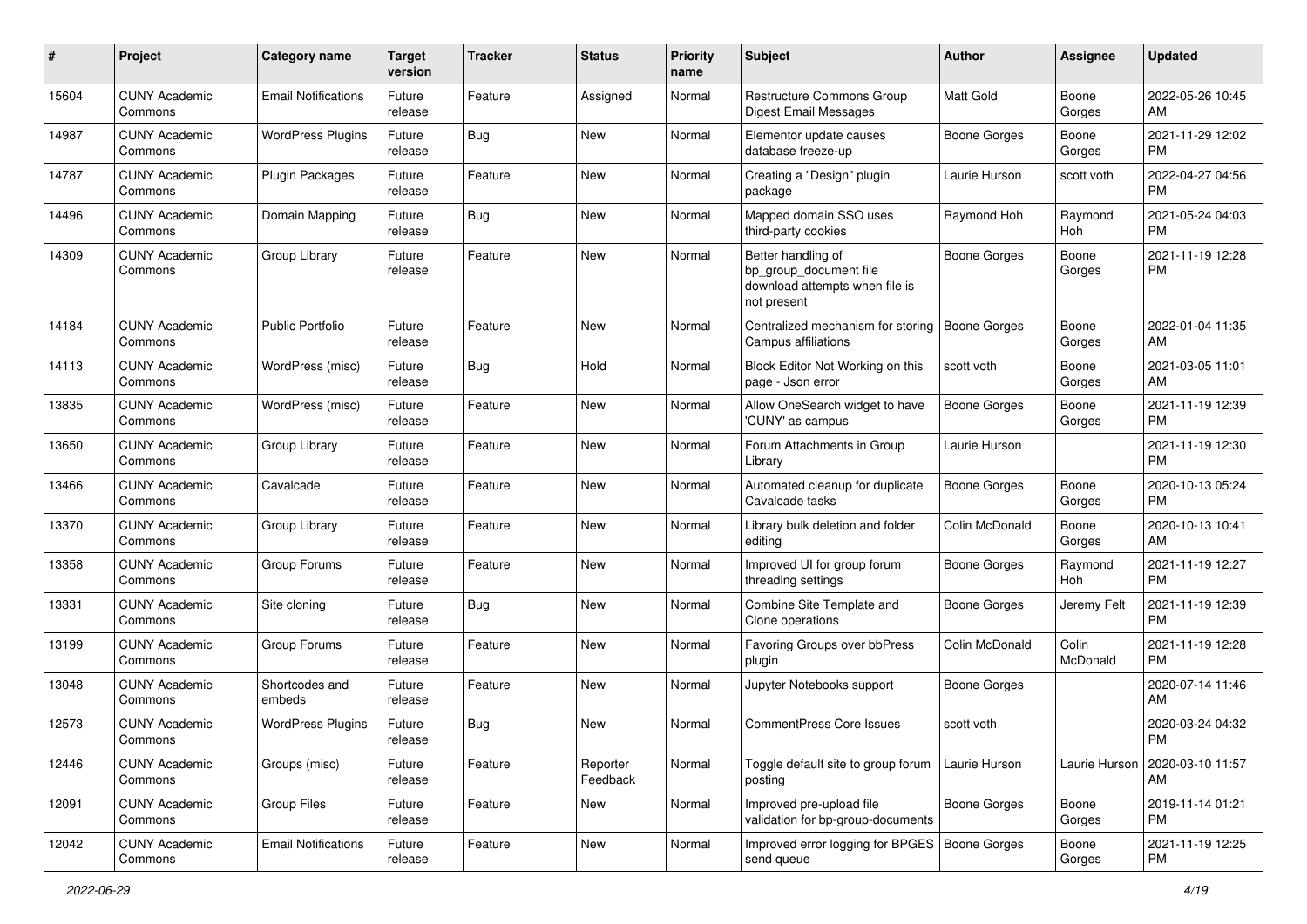| #     | Project                         | Category name               | <b>Target</b><br>version | <b>Tracker</b> | <b>Status</b>        | <b>Priority</b><br>name | <b>Subject</b>                                                                                               | <b>Author</b>     | Assignee              | <b>Updated</b>                |
|-------|---------------------------------|-----------------------------|--------------------------|----------------|----------------------|-------------------------|--------------------------------------------------------------------------------------------------------------|-------------------|-----------------------|-------------------------------|
| 11971 | <b>CUNY Academic</b><br>Commons | <b>Email Notifications</b>  | Future<br>release        | Bug            | Reporter<br>Feedback | Low                     | Pictures obscured in emailed post<br>notifications                                                           | Marilyn Weber     | Raymond<br>Hoh        | 2019-11-21 01:14<br><b>PM</b> |
| 11945 | <b>CUNY Academic</b><br>Commons | Reckoning                   | Future<br>release        | Feature        | Reporter<br>Feedback | Normal                  | Add Comments bubble to<br>Reckoning views                                                                    | Boone Gorges      | Boone<br>Gorges       | 2019-11-12 05:14<br><b>PM</b> |
| 11860 | <b>CUNY Academic</b><br>Commons | Registration                | Future<br>release        | Feature        | <b>New</b>           | Normal                  | <b>Ensure Students Are Aware They</b><br>Can Use Aliases At Registration                                     | scott voth        |                       | 2019-09-24 08:46<br>AM        |
| 11843 | <b>CUNY Academic</b><br>Commons | WordPress (misc)            | Future<br>release        | Design/UX      | <b>New</b>           | Normal                  | Tweaking the Gutenberg Editor<br>Interface                                                                   | Laurie Hurson     |                       | 2022-04-26 12:00<br><b>PM</b> |
| 11834 | <b>CUNY Academic</b><br>Commons | <b>Group Files</b>          | Future<br>release        | Feature        | <b>New</b>           | Normal                  | Improved tools for managing<br>group file folders                                                            | Boone Gorges      | Sonja Leix            | 2019-09-06 03:55<br><b>PM</b> |
| 11789 | <b>CUNY Academic</b><br>Commons | Courses                     | Future<br>release        | Feature        | New                  | Normal                  | Ability to remove item from<br>Courses list                                                                  | Laurie Hurson     | Sonja Leix            | 2019-09-24 12:28<br><b>PM</b> |
| 11788 | <b>CUNY Academic</b><br>Commons | <b>WordPress Plugins</b>    | Future<br>release        | Support        | Reporter<br>Feedback | Normal                  | Plugin Request - Browse Aloud                                                                                | scott voth        |                       | 2019-09-24 08:42<br>AM        |
| 11531 | <b>CUNY Academic</b><br>Commons | Events                      | Future<br>release        | Feature        | <b>New</b>           | Normal                  | Main Events calendar should<br>include non-public events that<br>user has access to                          | scott voth        | Boone<br>Gorges       | 2019-06-11 10:00<br>AM        |
| 11392 | <b>CUNY Academic</b><br>Commons |                             | Future<br>release        | <b>Bug</b>     | <b>New</b>           | Normal                  | Migrate users away from<br><b>StatPress</b>                                                                  | Boone Gorges      |                       | 2019-04-23 03:53<br><b>PM</b> |
| 11243 | <b>CUNY Academic</b><br>Commons | BuddyPress (misc)           | Future<br>release        | <b>Bug</b>     | <b>New</b>           | Normal                  | Audit bp-custom.php                                                                                          | Raymond Hoh       | Raymond<br>Hoh        | 2022-04-26 11:59<br>AM        |
| 11131 | <b>CUNY Academic</b><br>Commons |                             | Future<br>release        | Feature        | Reporter<br>Feedback | Normal                  | <b>Image Annotation Plugins</b>                                                                              | Laurie Hurson     |                       | 2019-02-26 11:33<br>AM        |
| 11024 | <b>CUNY Academic</b><br>Commons | WordPress (misc)            | Future<br>release        | Bug            | New                  | Normal                  | Subsites should not show "you<br>should update your .htaccess<br>now" notice after permalink setting<br>save | Boone Gorges      |                       | 2019-01-28 01:35<br><b>PM</b> |
| 10659 | <b>CUNY Academic</b><br>Commons | Group Forums                | Future<br>release        | Feature        | Assigned             | Normal                  | Post to multiple groups via email                                                                            | Matt Gold         | Raymond<br><b>Hoh</b> | 2018-11-15 12:54<br>AM        |
| 10580 | <b>CUNY Academic</b><br>Commons | Information<br>Architecture | Future<br>release        | Design/UX      | New                  | Normal                  | Primary nav item review                                                                                      | Boone Gorges      | Sara Cannon           | 2022-06-28 01:29<br><b>PM</b> |
| 10380 | <b>CUNY Academic</b><br>Commons | WordPress (misc)            | Future<br>release        | Feature        | In Progress          | Normal                  | Remove blacklisted plugins                                                                                   | Boone Gorges      |                       | 2022-04-26 12:00<br><b>PM</b> |
| 10368 | <b>CUNY Academic</b><br>Commons |                             | Future<br>release        | Feature        | Assigned             | Normal                  | Use ORCID data to populate<br>academic profile page                                                          | Stephen Francoeur | Boone<br>Gorges       | 2018-09-25 01:53<br><b>PM</b> |
| 10354 | <b>CUNY Academic</b><br>Commons | <b>Public Portfolio</b>     | Future<br>release        | Feature        | <b>New</b>           | Normal                  | Opt out of Having a Profile Page                                                                             | scott voth        | Chris Stein           | 2020-05-12 10:43<br>AM        |
| 10226 | <b>CUNY Academic</b><br>Commons | Courses                     | Future<br>release        | Feature        | <b>New</b>           | Normal                  | Add "My Courses" to drop down<br>list                                                                        | scott voth        | Boone<br>Gorges       | 2021-11-19 12:42<br><b>PM</b> |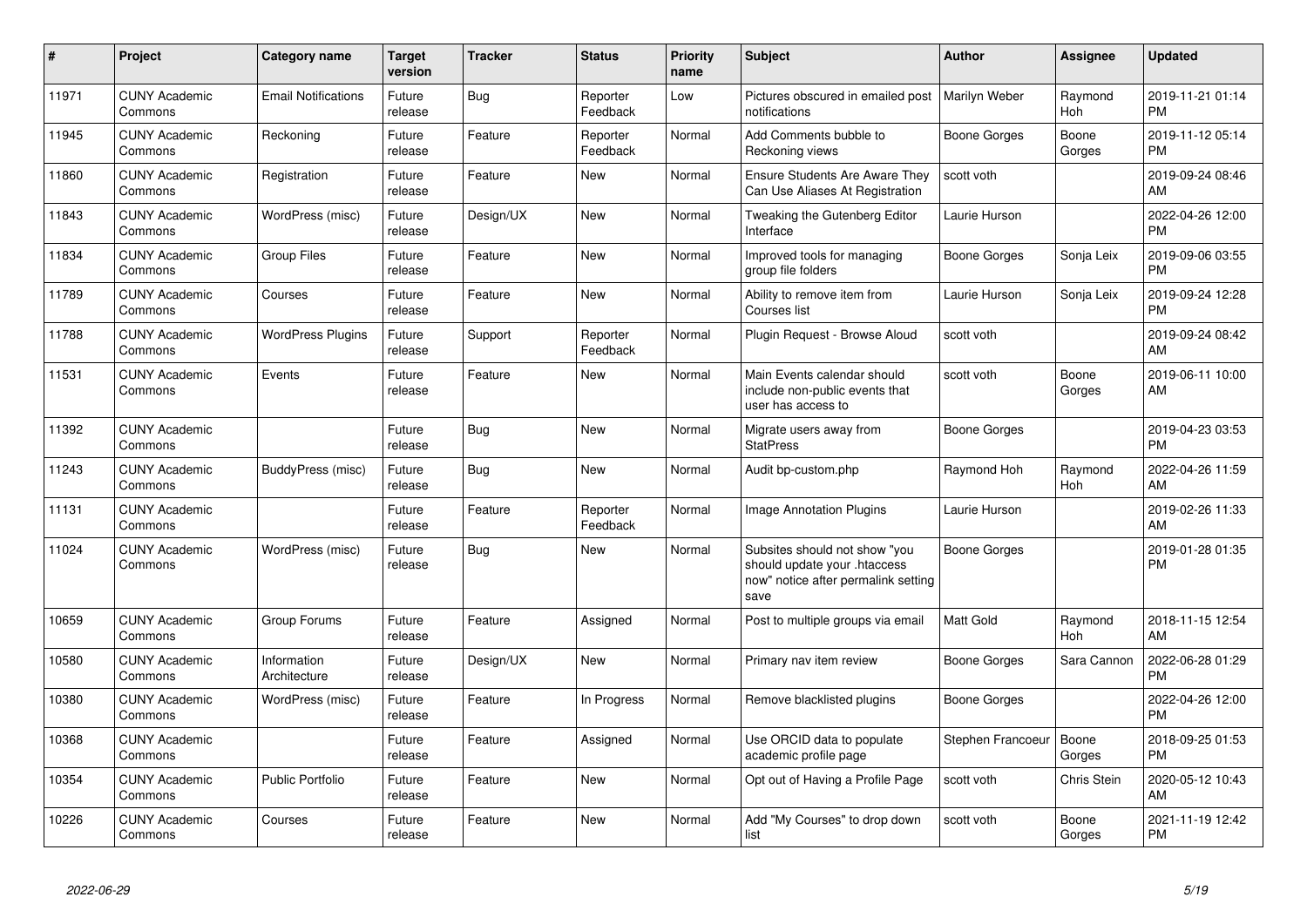| #    | Project                         | <b>Category name</b>      | <b>Target</b><br>version | <b>Tracker</b> | <b>Status</b>        | <b>Priority</b><br>name | Subject                                                                                         | Author                  | <b>Assignee</b>     | <b>Updated</b>                |
|------|---------------------------------|---------------------------|--------------------------|----------------|----------------------|-------------------------|-------------------------------------------------------------------------------------------------|-------------------------|---------------------|-------------------------------|
| 9947 | <b>CUNY Academic</b><br>Commons | <b>WordPress Plugins</b>  | Future<br>release        | Feature        | Reporter<br>Feedback | Normal                  | Install H5P quiz plugin                                                                         | <b>Matt Gold</b>        | Boone<br>Gorges     | 2018-09-11 11:01<br>AM        |
| 9926 | <b>CUNY Academic</b><br>Commons | <b>WordPress Plugins</b>  | Future<br>release        | <b>Bug</b>     | New                  | Normal                  | twitter-mentions-as-comments<br>cron jobs can run long                                          | <b>Boone Gorges</b>     | Boone<br>Gorges     | 2018-10-24 12:34<br><b>PM</b> |
| 9895 | <b>CUNY Academic</b><br>Commons | Onboarding                | Future<br>release        | Feature        | Assigned             | Normal                  | Add "Accept Invitation"<br>link/button/function to Group<br>and/or Site invitation emails?      | Luke Waltzer            | Boone<br>Gorges     | 2018-06-07 12:42<br><b>PM</b> |
| 9835 | <b>CUNY Academic</b><br>Commons | Group Forums              | Future<br>release        | <b>Bug</b>     | Assigned             | Normal                  | add a "like" function?                                                                          | Marilyn Weber           | <b>Erik Trainer</b> | 2018-06-05 01:49<br><b>PM</b> |
| 9720 | <b>CUNY Academic</b><br>Commons | Authentication            | Future<br>release        | Feature        | New                  | Normal                  | The Commons should be an<br>oAuth provider                                                      | <b>Boone Gorges</b>     |                     | 2019-03-01 02:04<br><b>PM</b> |
| 9289 | <b>CUNY Academic</b><br>Commons | <b>WordPress Plugins</b>  | Future<br>release        | <b>Bug</b>     | Reporter<br>Feedback | Normal                  | <b>Email Users Plugin</b>                                                                       | Laurie Hurson           | Boone<br>Gorges     | 2018-10-24 12:34<br><b>PM</b> |
| 9211 | <b>CUNY Academic</b><br>Commons | <b>WordPress Plugins</b>  | Future<br>release        | Support        | Reporter<br>Feedback | Normal                  | Auto-Role Setting in Forum Plugin<br>Causing Some Confusion                                     | <b>Luke Waltzer</b>     | Boone<br>Gorges     | 2018-03-13 11:44<br>AM        |
| 9207 | <b>CUNY Academic</b><br>Commons |                           | Future<br>release        | Support        | Reporter<br>Feedback | Normal                  | display dashboards made in<br>Tableau?                                                          | Marilyn Weber           | Boone<br>Gorges     | 2018-04-10 10:42<br>AM        |
| 9028 | <b>CUNY Academic</b><br>Commons | Onboarding                | Future<br>release        | Feature        | Assigned             | Normal                  | suggest groups to new members<br>during the registration process                                | <b>Matt Gold</b>        | Chris Stein         | 2018-10-24 12:34<br><b>PM</b> |
| 8901 | <b>CUNY Academic</b><br>Commons | Accessibility             | Future<br>release        | Feature        | Assigned             | Normal                  | Theme analysis for accessibility                                                                | Matt Gold               | Boone<br>Gorges     | 2022-04-26 11:59<br>AM        |
| 8900 | <b>CUNY Academic</b><br>Commons | Accessibility             | Future<br>release        | Feature        | Assigned             | Normal                  | Look into tools to enforce<br>accessibility in WP environment                                   | Matt Gold               | Boone<br>Gorges     | 2022-04-26 11:59<br>AM        |
| 8836 | <b>CUNY Academic</b><br>Commons | <b>Blogs (BuddyPress)</b> | Future<br>release        | Feature        | Assigned             | Normal                  | Redesign site launch process                                                                    | Matt Gold               | Boone<br>Gorges     | 2019-10-03 02:49<br><b>PM</b> |
| 8835 | <b>CUNY Academic</b><br>Commons | <b>Blogs (BuddyPress)</b> | Future<br>release        | Feature        | <b>New</b>           | Normal                  | Extend cuny.is shortlinks to sites                                                              | Luke Waltzer            | Boone<br>Gorges     | 2022-04-26 11:59<br>AM        |
| 8756 | <b>CUNY Academic</b><br>Commons | Group Blogs               | Future<br>release        | Feature        | Hold                 | Normal                  | Connect multiple blogs to one<br>group?                                                         | Matt Gold               | Boone<br>Gorges     | 2017-09-30 10:42<br>AM        |
| 8675 | <b>CUNY Academic</b><br>Commons | <b>User Onboarding</b>    | Future<br>release        | <b>Bug</b>     | Reporter<br>Feedback | Low                     | Add new User search screen calls<br>for the input of email address but<br>doesn't work with one | Paul Hebert             | Boone<br>Gorges     | 2017-10-11 11:17<br>AM        |
| 8498 | <b>CUNY Academic</b><br>Commons | <b>WordPress Plugins</b>  | Future<br>release        | Feature        | New                  | Low                     | <b>Gravity Forms Email Users</b>                                                                | Raffi<br>Khatchadourian | <b>Matt Gold</b>    | 2017-10-13 12:58<br><b>PM</b> |
| 8211 | <b>CUNY Academic</b><br>Commons | <b>WordPress Themes</b>   | Future<br>release        | Feature        | New                  | Normal                  | Theme Suggestions: Material<br>Design-Inspired Themes                                           | Margaret Galvan         | Margaret<br>Galvan  | 2017-08-07 02:48<br>PM        |
| 8078 | <b>CUNY Academic</b><br>Commons | <b>WordPress Plugins</b>  | Future<br>release        | System Upgrade | Assigned             | Normal                  | CommentPress Updates                                                                            | Margaret Galvan         | Christian<br>Wach   | 2017-05-08 03:49<br>PM        |
| 7981 | <b>CUNY Academic</b><br>Commons | Social Paper              | Future<br>release        | <b>Bug</b>     | New                  | Normal                  | Social Paper comments should<br>not go to spam                                                  | Luke Waltzer            | Boone<br>Gorges     | 2018-04-16 03:52<br>PM        |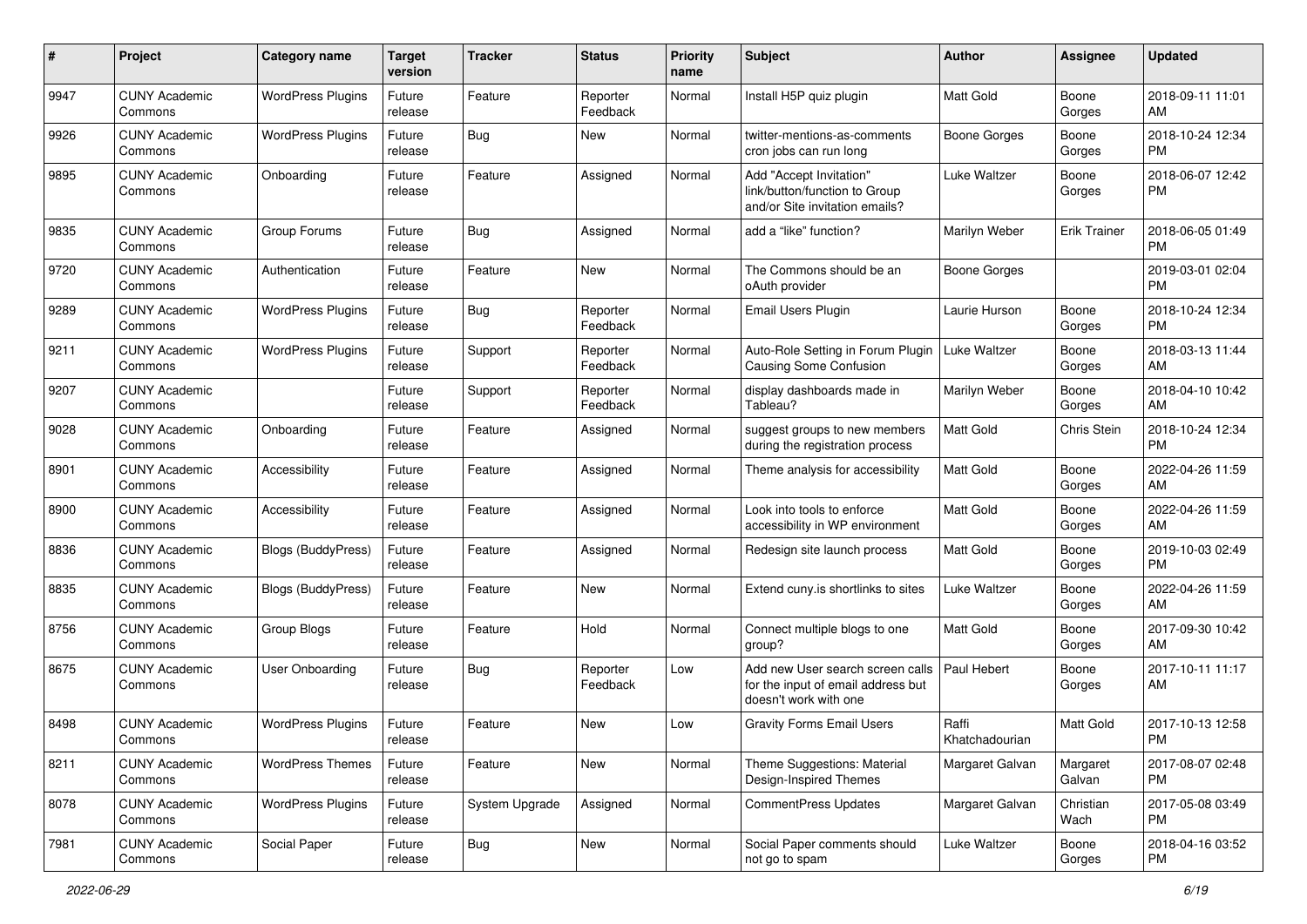| #    | Project                         | <b>Category name</b>       | <b>Target</b><br>version | <b>Tracker</b> | <b>Status</b>        | <b>Priority</b><br>name | Subject                                                                                   | Author              | <b>Assignee</b>     | <b>Updated</b>                |
|------|---------------------------------|----------------------------|--------------------------|----------------|----------------------|-------------------------|-------------------------------------------------------------------------------------------|---------------------|---------------------|-------------------------------|
| 7663 | <b>CUNY Academic</b><br>Commons | Social Paper               | Future<br>release        | Bug            | New                  | Normal                  | Social Paper notifications not<br>formatted correctly on secondary<br>sites               | <b>Boone Gorges</b> | Boone<br>Gorges     | 2018-04-16 03:52<br>РM        |
| 7624 | <b>CUNY Academic</b><br>Commons | <b>BuddyPress (misc)</b>   | Future<br>release        | Design/UX      | New                  | Normal                  | <b>BP</b> Notifications                                                                   | <b>Luke Waltzer</b> | Paige Dupont        | 2017-02-08 10:43<br>РM        |
| 7115 | <b>CUNY Academic</b><br>Commons | Groups (misc)              | Future<br>release        | Feature        | Reporter<br>Feedback | Normal                  | make licensing info clear during<br>group creation                                        | <b>Matt Gold</b>    | Raymond<br>Hoh      | 2020-12-08 11:32<br>AM        |
| 7022 | <b>CUNY Academic</b><br>Commons | Announcements              | Future<br>release        | Bug            | New                  | Normal                  | Sitewide announcements should<br>be displayed on, and dismissable<br>from, mapped domains | <b>Boone Gorges</b> | Boone<br>Gorges     | 2018-03-22 10:18<br>AM        |
| 6755 | <b>CUNY Academic</b><br>Commons | WordPress (misc)           | Future<br>release        | Bug            | New                  | Normal                  | Cannot Deactivate Plugin                                                                  | Laura Kane          |                     | 2016-11-16 01:12<br>PM        |
| 6749 | <b>CUNY Academic</b><br>Commons | Events                     | Future<br>release        | Bug            | New                  | Low                     | BPEO iCal request can trigger<br>very large number of DB queries                          | Boone Gorges        | Raymond<br>Hoh      | 2016-11-15 10:09<br><b>PM</b> |
| 6426 | <b>CUNY Academic</b><br>Commons | Spam/Spam<br>Prevention    | Future<br>release        | Feature        | Assigned             | Normal                  | Force captcha on all comments?                                                            | Matt Gold           | <b>Tahir Butt</b>   | 2016-10-24 02:06<br><b>PM</b> |
| 6392 | <b>CUNY Academic</b><br>Commons | Group Forums               | Future<br>release        | Design/UX      | Assigned             | Low                     | Composition/Preview Panes in<br>Forum Posts                                               | Luke Waltzer        | Paige Dupont        | 2016-10-21 04:26<br>PM        |
| 6389 | <b>CUNY Academic</b><br>Commons | <b>BuddyPress Docs</b>     | Future<br>release        | Feature        | <b>New</b>           | Low                     | Make Discussion Area Visible<br>When Editing a Doc                                        | Luke Waltzer        | Boone<br>Gorges     | 2016-10-21 04:16<br>PM        |
| 6356 | <b>CUNY Academic</b><br>Commons | <b>WordPress Plugins</b>   | Future<br>release        | Bug            | Reporter<br>Feedback | Low                     | Should Subscribe2 be<br>deprecated?                                                       | <b>Luke Waltzer</b> |                     | 2017-03-20 12:20<br><b>PM</b> |
| 6332 | <b>CUNY Academic</b><br>Commons | WordPress (misc)           | Future<br>release        | Feature        | New                  | Normal                  | Allow uploaded files to be marked<br>as private in an ad hoc way                          | <b>Boone Gorges</b> |                     | 2016-10-17 11:41<br><b>PM</b> |
| 6078 | <b>CUNY Academic</b><br>Commons | <b>Blogs (BuddyPress)</b>  | Future<br>release        | Feature        | <b>New</b>           | Normal                  | <b>Explore Adding Network Blog</b><br>Metadata Plugin                                     | <b>Luke Waltzer</b> | <b>Luke Waltzer</b> | 2016-10-11 10:29<br>PM        |
| 6014 | <b>CUNY Academic</b><br>Commons | Publicity                  | Future<br>release        | Publicity      | Reporter<br>Feedback | Normal                  | Google search listing                                                                     | <b>Matt Gold</b>    | Boone<br>Gorges     | 2016-09-21 03:48<br><b>PM</b> |
| 5992 | <b>CUNY Academic</b><br>Commons | <b>Email Notifications</b> | Future<br>release        | Feature        | New                  | Normal                  | Changing the From line of<br>autogenerated blog emails                                    | Marilyn Weber       |                     | 2018-09-27 05:19<br><b>PM</b> |
| 5955 | <b>CUNY Academic</b><br>Commons | Outreach                   | Future<br>release        | Feature        | Assigned             | Normal                  | Create auto-newsletter for<br>commons members                                             | Matt Gold           | Luke Waltzer        | 2016-08-30 10:34<br>AM        |
| 5827 | <b>CUNY Academic</b><br>Commons | <b>Public Portfolio</b>    | Future<br>release        | Bug            | Assigned             | Normal                  | Academic Interests square<br>bracket links not working                                    | scott voth          | Chris Stein         | 2016-08-11 11:59<br>PM        |
| 5826 | <b>CUNY Academic</b><br>Commons | <b>WordPress Plugins</b>   | Future<br>release        | Support        | Reporter<br>Feedback | Normal                  | <b>Remove Subscription Options</b><br>plugin from directory                               | Sarah Morgano       | Sarah<br>Morgano    | 2016-10-21 04:14<br>PM        |
| 5696 | <b>CUNY Academic</b><br>Commons | Events                     | Future<br>release        | Feature        | Assigned             | Normal                  | Events Calendar - display options<br>/ calendar aggregation                               | Matt Gold           | Boone<br>Gorges     | 2016-10-13 11:44<br>AM        |
| 5691 | <b>CUNY Academic</b><br>Commons | <b>Blogs (BuddyPress)</b>  | Future<br>release        | <b>Bug</b>     | Assigned             | High                    | Differing numbers on Sites display   Matt Gold                                            |                     | Raymond<br>Hoh      | 2016-06-13 01:37<br><b>PM</b> |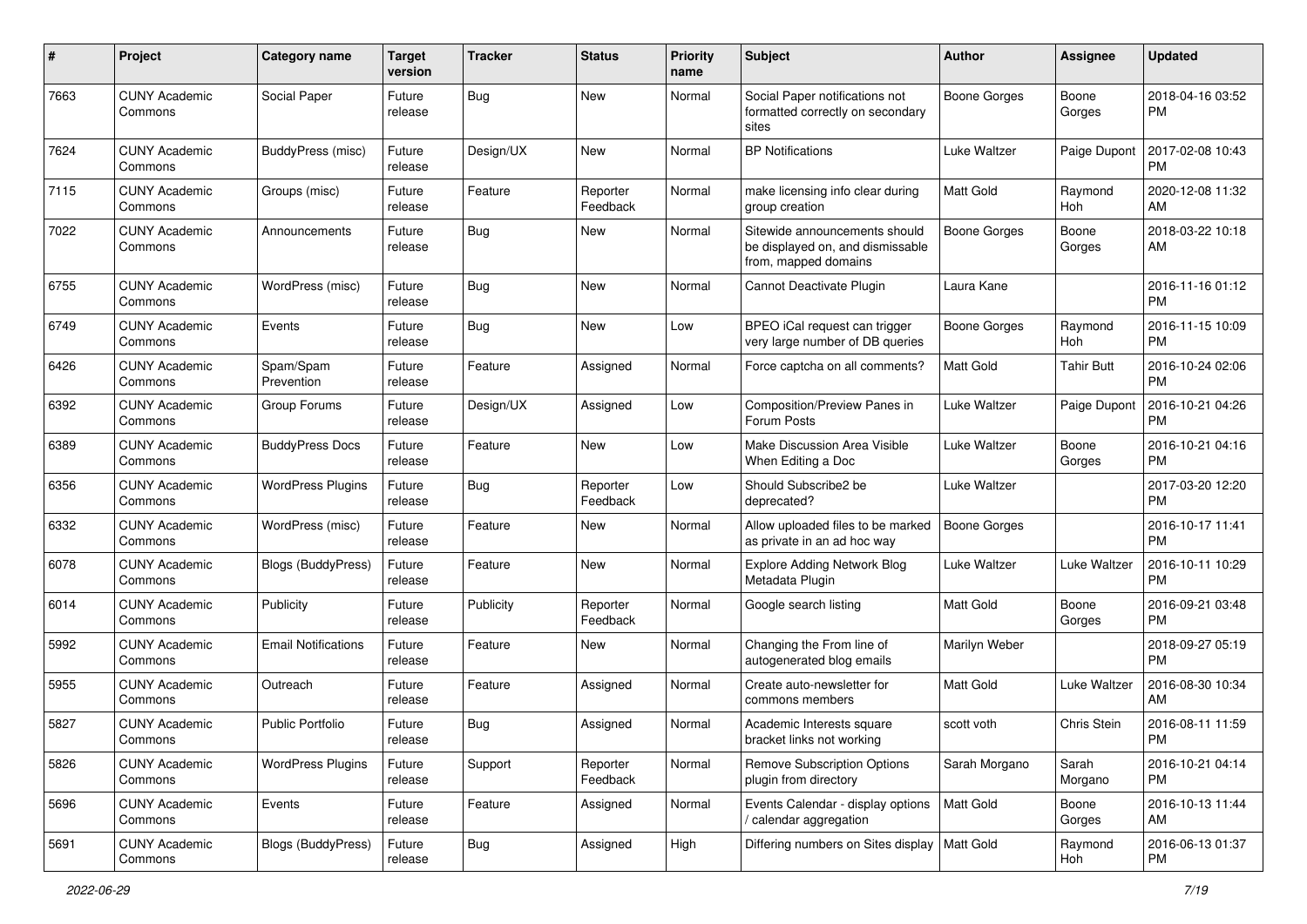| $\#$ | Project                         | Category name          | <b>Target</b><br>version | <b>Tracker</b> | <b>Status</b> | <b>Priority</b><br>name | <b>Subject</b>                                                                                                                                        | Author                  | Assignee            | <b>Updated</b>                |
|------|---------------------------------|------------------------|--------------------------|----------------|---------------|-------------------------|-------------------------------------------------------------------------------------------------------------------------------------------------------|-------------------------|---------------------|-------------------------------|
| 5581 | <b>CUNY Academic</b><br>Commons | Analytics              | Future<br>release        | Feature        | Assigned      | Normal                  | <b>Explore alternatives to Google</b><br>Analytics                                                                                                    | <b>Matt Gold</b>        | Valerie<br>Townsend | 2020-04-17 03:12<br><b>PM</b> |
| 5489 | <b>CUNY Academic</b><br>Commons | Social Paper           | Future<br>release        | Feature        | <b>New</b>    | Normal                  | Asc/desc sorting for Social Paper<br>directories                                                                                                      | <b>Boone Gorges</b>     |                     | 2016-04-21 10:06<br><b>PM</b> |
| 5488 | <b>CUNY Academic</b><br>Commons | Social Paper           | Future<br>release        | Bug            | <b>New</b>    | Normal                  | Add a "last edited by" field to<br>Social Paper group directories                                                                                     | Boone Gorges            |                     | 2016-04-21 10:05<br><b>PM</b> |
| 5397 | <b>CUNY Academic</b><br>Commons | Social Paper           | Future<br>release        | Feature        | <b>New</b>    | Normal                  | frustrating to have to<br>enable/disable in SP                                                                                                        | Marilyn Weber           | Samantha<br>Raddatz | 2016-04-20 03:39<br><b>PM</b> |
| 5316 | <b>CUNY Academic</b><br>Commons | <b>User Experience</b> | Future<br>release        | Feature        | Assigned      | Normal                  | Prompt user email address<br>updates                                                                                                                  | <b>Matt Gold</b>        | Stephen Real        | 2016-12-21 03:30<br><b>PM</b> |
| 5282 | <b>CUNY Academic</b><br>Commons | Social Paper           | Future<br>release        | <b>Bug</b>     | <b>New</b>    | Normal                  | Replying via email directs to paper   Marilyn Weber<br>but not individual comment.                                                                    |                         | Raymond<br>Hoh      | 2016-03-02 01:48<br><b>PM</b> |
| 5268 | <b>CUNY Academic</b><br>Commons | Group Forums           | Future<br>release        | <b>Bug</b>     | Assigned      | Normal                  | Long-time to post to multiple<br>groups                                                                                                               | Luke Waltzer            | Daniel Jones        | 2016-09-07 06:31<br><b>PM</b> |
| 5234 | <b>CUNY Academic</b><br>Commons | Membership             | Future<br>release        | Feature        | Assigned      | Normal                  | Write Unconfirmed patch for WP                                                                                                                        | <b>Boone Gorges</b>     | Boone<br>Gorges     | 2016-10-24 11:18<br>AM        |
| 5225 | <b>CUNY Academic</b><br>Commons | Registration           | Future<br>release        | Feature        | Assigned      | Normal                  | On-boarding Issues                                                                                                                                    | Luke Waltzer            | Samantha<br>Raddatz | 2016-02-12 02:58<br><b>PM</b> |
| 5205 | <b>CUNY Academic</b><br>Commons | Social Paper           | Future<br>release        | Feature        | <b>New</b>    | Normal                  | Social Paper folders                                                                                                                                  | Marilyn Weber           |                     | 2016-02-11 10:24<br><b>PM</b> |
| 5199 | <b>CUNY Academic</b><br>Commons | Social Paper           | Future<br>release        | Feature        | <b>New</b>    | Normal                  | add tables to the SP editor                                                                                                                           | Marilyn Weber           |                     | 2016-10-24 11:27<br>AM        |
| 5183 | <b>CUNY Academic</b><br>Commons | Social Paper           | Future<br>release        | Design/UX      | <b>New</b>    | Normal                  | Creating a new paper when<br>viewing an existing paper                                                                                                | Raffi<br>Khatchadourian | Samantha<br>Raddatz | 2016-02-02 12:09<br><b>PM</b> |
| 5182 | <b>CUNY Academic</b><br>Commons | Social Paper           | Future<br>release        | Design/UX      | <b>New</b>    | Normal                  | 'Publishing" a private paper on<br>social paper?                                                                                                      | Raffi<br>Khatchadourian | Boone<br>Gorges     | 2016-10-13 04:12<br><b>PM</b> |
| 5058 | <b>CUNY Academic</b><br>Commons | Social Paper           | Future<br>release        | Feature        | <b>New</b>    | Low                     | Can there be a clearer signal that<br>even when comments have<br>already been made you add<br>comments by clicking on the side?<br>(SP suggestion #5) | Marilyn Weber           | Samantha<br>Raddatz | 2016-02-11 10:24<br><b>PM</b> |
| 5053 | <b>CUNY Academic</b><br>Commons | Social Paper           | Future<br>release        | Feature        | <b>New</b>    | Low                     | Scrollable menu to add readers<br>(SP suggestion #4)                                                                                                  | Marilyn Weber           | Samantha<br>Raddatz | 2016-04-21 05:21<br><b>PM</b> |
| 5052 | <b>CUNY Academic</b><br>Commons | Social Paper           | Future<br>release        | Feature        | <b>New</b>    | Low                     | Sentence by sentence or line by<br>line comments (SP suggestion #3)                                                                                   | Marilyn Weber           | Boone<br>Gorges     | 2016-02-11 10:24<br><b>PM</b> |
| 5050 | <b>CUNY Academic</b><br>Commons | Social Paper           | Future<br>release        | Feature        | <b>New</b>    | Low                     | Making comments visible in SP<br>editing mode (SP suggestion #1)                                                                                      | Marilyn Weber           | Samantha<br>Raddatz | 2019-09-17 11:10<br><b>PM</b> |
| 5016 | <b>CUNY Academic</b><br>Commons | Events                 | Future<br>release        | Feature        | Assigned      | Low                     | Allow comments to be posted on<br>events                                                                                                              | <b>Matt Gold</b>        | Raymond<br>Hoh      | 2019-03-01 02:23<br>PM        |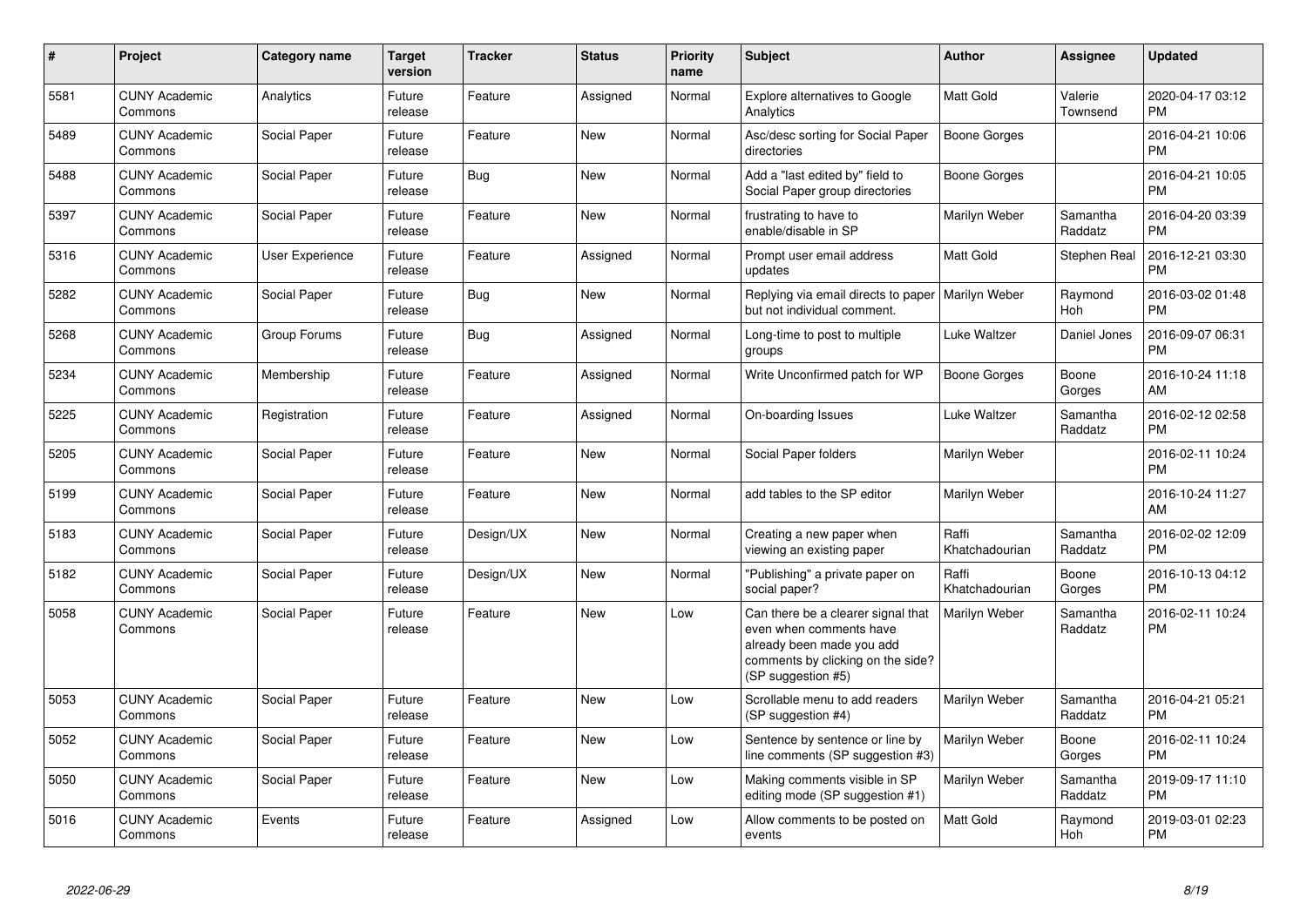| #    | <b>Project</b>                  | Category name            | Target<br>version | <b>Tracker</b> | <b>Status</b> | <b>Priority</b><br>name | <b>Subject</b>                                                                    | <b>Author</b>           | Assignee              | <b>Updated</b>                |
|------|---------------------------------|--------------------------|-------------------|----------------|---------------|-------------------------|-----------------------------------------------------------------------------------|-------------------------|-----------------------|-------------------------------|
| 4980 | <b>CUNY Academic</b><br>Commons | Home Page                | Future<br>release | Feature        | Assigned      | Normal                  | CAC Featured Content -- Adding<br>Randomization                                   | <b>Matt Gold</b>        | Boone<br>Gorges       | 2016-12-12 03:01<br><b>PM</b> |
| 4903 | <b>CUNY Academic</b><br>Commons | Events                   | Future<br>release | Design/UX      | Assigned      | Normal                  | Improving visual appearance of<br>event calendars                                 | <b>Matt Gold</b>        | Boone<br>Gorges       | 2016-10-13 11:51<br>AM        |
| 4661 | <b>CUNY Academic</b><br>Commons | <b>User Experience</b>   | Future<br>release | <b>Bug</b>     | Assigned      | Normal                  | Simplify Events text                                                              | Matt Gold               | Samantha<br>Raddatz   | 2015-10-02 09:06<br><b>PM</b> |
| 4635 | <b>CUNY Academic</b><br>Commons | Authentication           | Future<br>release | Feature        | <b>New</b>    | Normal                  | Allow non-WP authentication                                                       | Boone Gorges            | Sonja Leix            | 2019-03-01 02:05<br><b>PM</b> |
| 4622 | <b>CUNY Academic</b><br>Commons | <b>Public Portfolio</b>  | Future<br>release | Design/UX      | New           | Normal                  | <b>Profile Visibility Settings</b>                                                | Samantha Raddatz        | Samantha<br>Raddatz   | 2015-09-21 12:18<br><b>PM</b> |
| 4592 | <b>CUNY Academic</b><br>Commons | Events                   | Future<br>release | Design/UX      | <b>New</b>    | Normal                  | Event Creation - Venue Dropdown<br>Slow                                           | Samantha Raddatz        | Boone<br>Gorges       | 2015-09-14 04:56<br><b>PM</b> |
| 4535 | <b>CUNY Academic</b><br>Commons | My Commons               | Future<br>release | <b>Bug</b>     | <b>New</b>    | Low                     | My Commons filter issue                                                           | scott voth              | Raymond<br><b>Hoh</b> | 2015-09-01 11:17<br>AM        |
| 4481 | <b>CUNY Academic</b><br>Commons | Events                   | Future<br>release | Feature        | <b>New</b>    | Normal                  | Group admins/mods should have<br>the ability to unlink an event from<br>the group | Boone Gorges            | Boone<br>Gorges       | 2017-04-24 03:53<br><b>PM</b> |
| 4438 | <b>CUNY Academic</b><br>Commons | Events                   | Future<br>release | Bug            | Assigned      | Normal                  | Events Calendar - Export<br><b>Recurring Events</b>                               | scott voth              | Daniel Jones          | 2016-05-23 04:25<br><b>PM</b> |
| 4404 | <b>CUNY Academic</b><br>Commons | <b>Public Portfolio</b>  | Future<br>release | Design/UX      | Assigned      | Normal                  | Change color of permissions info<br>on portfolio editing interface                | Matt Gold               | Samantha<br>Raddatz   | 2015-08-11 05:28<br><b>PM</b> |
| 4388 | <b>CUNY Academic</b><br>Commons | WordPress (misc)         | Future<br>release | Bug            | Assigned      | Normal                  | Repeated request for<br>authentication.                                           | Alice.Lynn<br>McMichael | Raymond<br>Hoh        | 2015-08-11 07:35<br><b>PM</b> |
| 4253 | <b>CUNY Academic</b><br>Commons | <b>Public Portfolio</b>  | Future<br>release | Design/UX      | New           | Normal                  | Encourage users to add portfolio<br>content                                       | Samantha Raddatz        | Samantha<br>Raddatz   | 2015-07-07 11:32<br>AM        |
| 4238 | <b>CUNY Academic</b><br>Commons | Events                   | Future<br>release | Feature        | Assigned      | Normal                  | Copy Events to Other Groups?                                                      | Matt Gold               | Boone<br>Gorges       | 2015-07-02 10:08<br>AM        |
| 4226 | <b>CUNY Academic</b><br>Commons | <b>BuddyPress Docs</b>   | Future<br>release | Design/UX      | <b>New</b>    | Normal                  | Add option to connect a Doc with<br>a Group                                       | Samantha Raddatz        | Samantha<br>Raddatz   | 2015-09-09 04:08<br><b>PM</b> |
| 4225 | <b>CUNY Academic</b><br>Commons | DiRT Integration         | Future<br>release | Design/UX      | New           | Normal                  | Add information to DIRT page (in<br>Create a Group)                               | Samantha Raddatz        | Matt Gold             | 2015-06-26 03:14<br><b>PM</b> |
| 4222 | <b>CUNY Academic</b><br>Commons | User Experience          | Future<br>release | Design/UX      | New           | Normal                  | Add information to 'Delete<br>Account' page                                       | Samantha Raddatz        | scott voth            | 2015-06-26 11:35<br>AM        |
| 4221 | <b>CUNY Academic</b><br>Commons | Group Forums             | Future<br>release | Design/UX      | Assigned      | Normal                  | Add 'Number of Posts' display<br>option to Forum page                             | Samantha Raddatz        | Samantha<br>Raddatz   | 2015-06-26 02:21<br><b>PM</b> |
| 4053 | <b>CUNY Academic</b><br>Commons | Events                   | Future<br>release | Feature        | Assigned      | Normal                  | Create new tab for past events                                                    | <b>Matt Gold</b>        | Boone<br>Gorges       | 2015-05-12 02:10<br><b>PM</b> |
| 3939 | <b>CUNY Academic</b><br>Commons | <b>WordPress Plugins</b> | Future<br>release | Bug            | Hold          | Normal                  | Activity stream support for<br>Co-Authors Plus plugin                             | Raymond Hoh             | Raymond<br>Hoh        | 2015-11-09 06:13<br><b>PM</b> |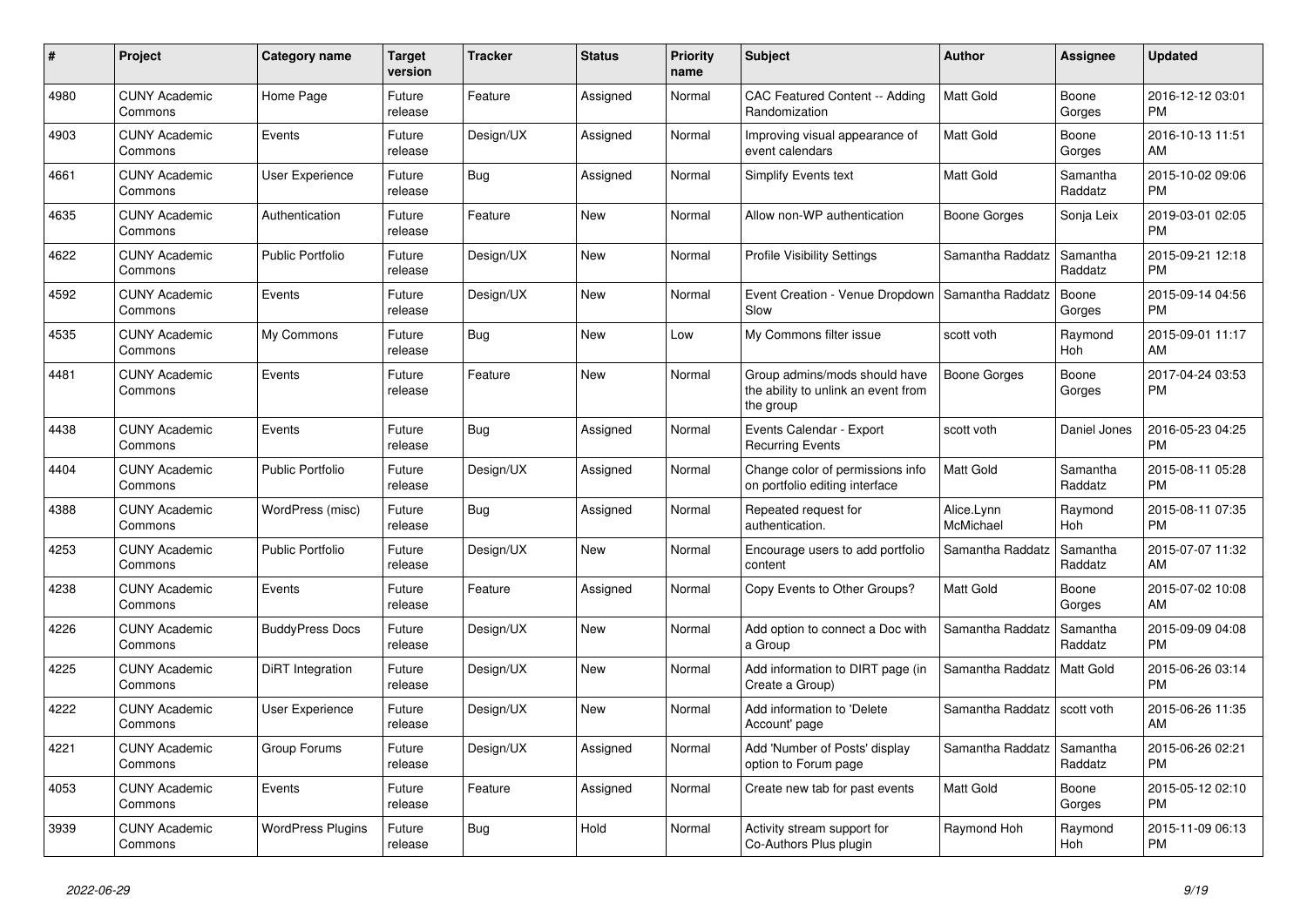| #    | <b>Project</b>                  | Category name            | <b>Target</b><br>version | <b>Tracker</b> | <b>Status</b> | <b>Priority</b><br>name | <b>Subject</b>                                                             | <b>Author</b>    | Assignee              | <b>Updated</b>                |
|------|---------------------------------|--------------------------|--------------------------|----------------|---------------|-------------------------|----------------------------------------------------------------------------|------------------|-----------------------|-------------------------------|
| 3770 | <b>CUNY Academic</b><br>Commons | <b>Public Portfolio</b>  | Future<br>release        | Feature        | Assigned      | Normal                  | Improve Layout/Formatting of<br>Positions Area on Public<br>Portfolios     | Matt Gold        | Chris Stein           | 2015-04-01 09:17<br><b>PM</b> |
| 3768 | <b>CUNY Academic</b><br>Commons | <b>Public Portfolio</b>  | Future<br>release        | Feature        | Assigned      | Normal                  | Institutions/Past positions on<br>public portfolios                        | Matt Gold        | Boone<br>Gorges       | 2018-04-23 10:44<br>AM        |
| 3759 | <b>CUNY Academic</b><br>Commons | WordPress (misc)         | Future<br>release        | Feature        | Assigned      | Normal                  | Review Interface for Adding Users   Matt Gold<br>to Blogs                  |                  | Boone<br>Gorges       | 2015-03-24 05:52<br><b>PM</b> |
| 3691 | <b>CUNY Academic</b><br>Commons | <b>WordPress Plugins</b> | Future<br>release        | <b>Bug</b>     | <b>New</b>    | Normal                  | <b>WPMU Domain Mapping</b><br>Debugging on cdev                            | Raymond Hoh      | <b>Matt Gold</b>      | 2014-12-12 09:04<br>AM        |
| 3662 | <b>CUNY Academic</b><br>Commons | <b>SEO</b>               | Future<br>release        | Feature        | Assigned      | Normal                  | Duplicate Content/SEO/Google<br>issues                                     | Matt Gold        | Raymond<br>Hoh        | 2015-04-13 04:37<br><b>PM</b> |
| 3580 | <b>CUNY Academic</b><br>Commons | Group Blogs              | Future<br>release        | Feature        | <b>New</b>    | Normal                  | Multiple blogs per group                                                   | Boone Gorges     | Boone<br>Gorges       | 2018-02-20 02:02<br><b>PM</b> |
| 3577 | <b>CUNY Academic</b><br>Commons | My Commons               | Future<br>release        | Design/UX      | Assigned      | Normal                  | Replies to items in My Commons                                             | <b>Matt Gold</b> | Raymond<br><b>Hoh</b> | 2015-04-09 05:19<br><b>PM</b> |
| 3536 | <b>CUNY Academic</b><br>Commons | My Commons               | Future<br>release        | Feature        | Assigned      | Normal                  | Infinite Scroll on My Commons<br>page                                      | Matt Gold        | Raymond<br>Hoh        | 2015-04-13 04:42<br><b>PM</b> |
| 3517 | <b>CUNY Academic</b><br>Commons | My Commons               | Future<br>release        | Feature        | Assigned      | Normal                  | Mute/Unmute My Commons<br>updates                                          | Matt Gold        | Raymond<br>Hoh        | 2015-11-09 01:19<br><b>PM</b> |
| 3492 | <b>CUNY Academic</b><br>Commons | <b>WordPress Themes</b>  | Future<br>release        | Support        | Assigned      | Normal                  | Add CBOX theme to the<br>Commons                                           | scott voth       | Raymond<br>Hoh        | 2014-10-08 05:55<br><b>PM</b> |
| 3475 | <b>CUNY Academic</b><br>Commons | Events                   | Future<br>release        | Feature        | Assigned      | Normal                  | Request to add plugin to<br>streamline room<br>booking/appointment booking | Naomi Barrettara | Boone<br>Gorges       | 2014-12-01 05:14<br><b>PM</b> |
| 3473 | <b>CUNY Academic</b><br>Commons | User Experience          | Future<br>release        | Feature        | Assigned      | Normal                  | Commons profile: Add help info<br>about "Positions" replacing "title"      | Keith Miyake     | Samantha<br>Raddatz   | 2015-11-09 02:28<br><b>PM</b> |
| 3458 | <b>CUNY Academic</b><br>Commons | Groups (misc)            | Future<br>release        | Feature        | Assigned      | Normal                  | Filter Members of Group by<br>Campus                                       | Michael Smith    | Samantha<br>Raddatz   | 2014-09-26 08:32<br><b>PM</b> |
| 3354 | <b>CUNY Academic</b><br>Commons | Group Files              | Future<br>release        | Feature        | Assigned      | Low                     | Allow Group Download of Multiple<br><b>Selected Files</b>                  | Matt Gold        | Chris Stein           | 2014-08-01 08:50<br>AM        |
| 3330 | <b>CUNY Academic</b><br>Commons | My Commons               | Future<br>release        | Feature        | Assigned      | Normal                  | 'Commons Information" tool                                                 | Boone Gorges     | Chris Stein           | 2014-09-22 08:46<br><b>PM</b> |
| 3308 | <b>CUNY Academic</b><br>Commons | Group Invitations        | Future<br>release        | Feature        | Assigned      | Normal                  | Allow members to rescind group<br>invitations                              | Matt Gold        | Boone<br>Gorges       | 2015-04-01 08:53<br><b>PM</b> |
| 3220 | <b>CUNY Academic</b><br>Commons | <b>Public Portfolio</b>  | Future<br>release        | Feature        | Assigned      | Normal                  | Add indent/outdent option to<br>Formatting Buttons on Profile<br>Page      | Matt Gold        | Boone<br>Gorges       | 2014-05-21 10:39<br><b>PM</b> |
| 3193 | <b>CUNY Academic</b><br>Commons | Group Forums             | Future<br>release        | Feature        | Assigned      | Normal                  | bbPress 2.x dynamic roles and<br><b>RBE</b>                                | Boone Gorges     | Boone<br>Gorges       | 2014-09-30 01:30<br><b>PM</b> |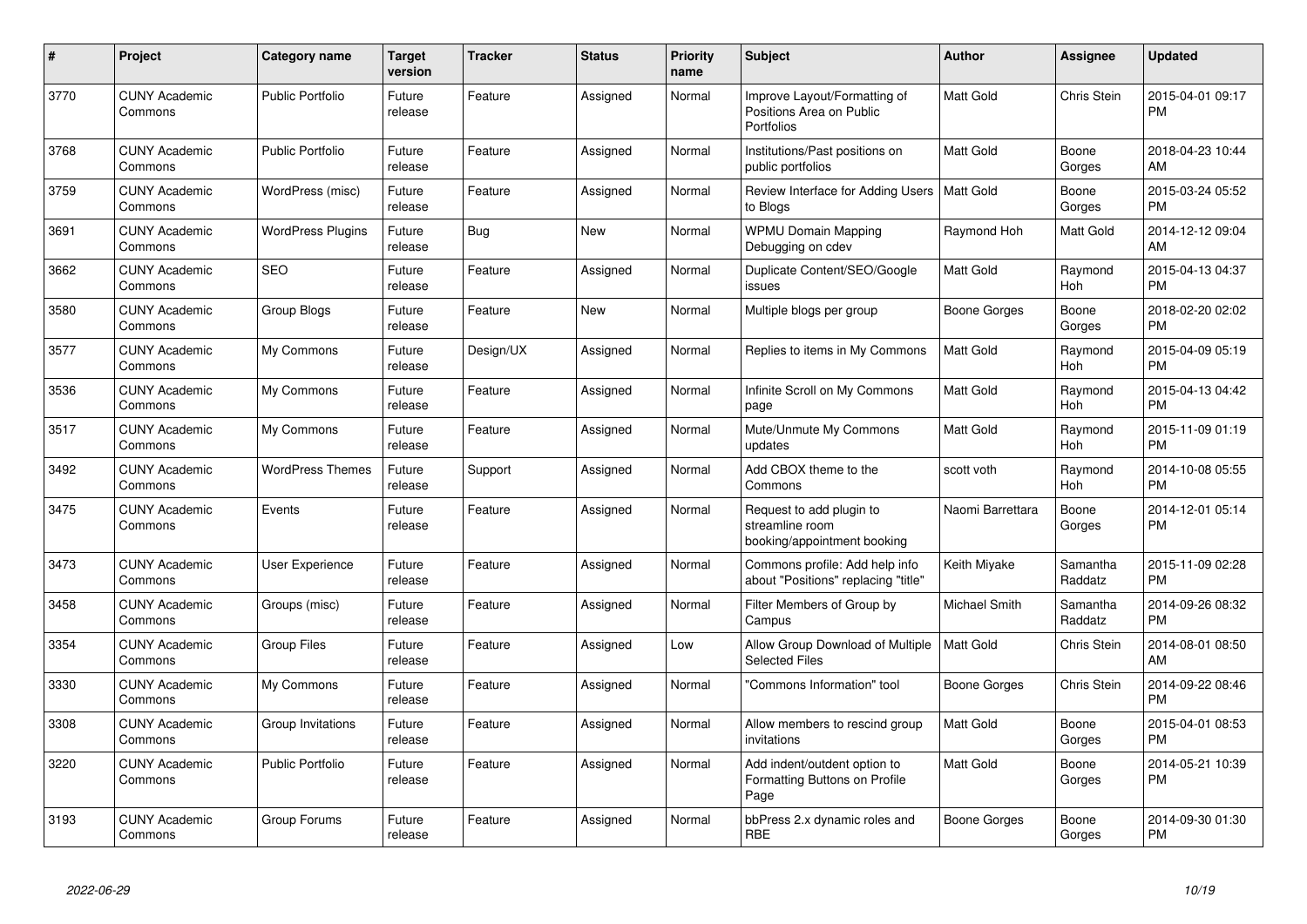| $\#$ | <b>Project</b>                  | Category name            | <b>Target</b><br>version | <b>Tracker</b> | <b>Status</b> | <b>Priority</b><br>name | <b>Subject</b>                                                                 | Author              | Assignee          | <b>Updated</b>                |
|------|---------------------------------|--------------------------|--------------------------|----------------|---------------|-------------------------|--------------------------------------------------------------------------------|---------------------|-------------------|-------------------------------|
| 3192 | <b>CUNY Academic</b><br>Commons | Group Forums             | Future<br>release        | Feature        | Assigned      | Normal                  | Customizable forum views for<br>bbPress 2.x group forums                       | Boone Gorges        | Raymond<br>Hoh    | 2015-11-09 12:47<br><b>PM</b> |
| 3090 | <b>CUNY Academic</b><br>Commons | Twitter page             | Future<br>release        | Feature        | Assigned      | Normal                  | Prevent Retweets from showing<br>up on Commons twitter page                    | <b>Matt Gold</b>    | <b>Tahir Butt</b> | 2016-10-24 11:31<br>AM        |
| 3080 | <b>CUNY Academic</b><br>Commons | Group Files              | Future<br>release        | Feature        | Assigned      | Low                     | Create a system to keep track of<br>file changes                               | Matt Gold           | Boone<br>Gorges   | 2014-02-26 10:04<br><b>PM</b> |
| 3059 | <b>CUNY Academic</b><br>Commons | Group Forums             | Future<br>release        | Design/UX      | <b>New</b>    | Normal                  | Forum Post Permissable Content<br><b>Explanatory Text</b>                      | Chris Stein         | Chris Stein       | 2015-04-02 11:27<br>AM        |
| 3048 | <b>CUNY Academic</b><br>Commons | <b>Public Portfolio</b>  | Future<br>release        | Feature        | <b>New</b>    | Low                     | Images for rich text profile fields                                            | Boone Gorges        | Boone<br>Gorges   | 2014-02-19 12:56<br><b>PM</b> |
| 3042 | <b>CUNY Academic</b><br>Commons | <b>Public Portfolio</b>  | Future<br>release        | Feature        | Assigned      | Normal                  | Browsing member interests                                                      | Matt Gold           | Boone<br>Gorges   | 2015-03-21 09:04<br><b>PM</b> |
| 3002 | <b>CUNY Academic</b><br>Commons | Search                   | Future<br>release        | Feature        | Assigned      | Normal                  | Overhaul CAC search by using<br>external search appliance                      | <b>Boone Gorges</b> | Boone<br>Gorges   | 2020-07-15 03:05<br><b>PM</b> |
| 2881 | <b>CUNY Academic</b><br>Commons | <b>Public Portfolio</b>  | Future<br>release        | Feature        | Assigned      | Normal                  | Redesign the UX for Profiles                                                   | Chris Stein         | Chris Stein       | 2016-10-13 12:45<br><b>PM</b> |
| 2832 | <b>CUNY Academic</b><br>Commons | <b>Public Portfolio</b>  | Future<br>release        | Feature        | Assigned      | Normal                  | Improve interface for (not)<br>auto-linking profile fields                     | Boone Gorges        | Chris Stein       | 2015-01-05 08:52<br><b>PM</b> |
| 2754 | <b>CUNY Academic</b><br>Commons | Design                   | Future<br>release        | Feature        | Assigned      | Normal                  | Determine strategy for CAC logo<br>handling in top header                      | Micki Kaufman       | Chris Stein       | 2015-01-05 08:53<br><b>PM</b> |
| 2753 | <b>CUNY Academic</b><br>Commons | <b>Public Portfolio</b>  | Future<br>release        | Feature        | <b>New</b>    | Normal                  | Create actual actual tagification in<br>academic interests and other<br>fields | Micki Kaufman       | Boone<br>Gorges   | 2015-01-05 08:52<br><b>PM</b> |
| 2610 | <b>CUNY Academic</b><br>Commons | Group Invitations        | Future<br>release        | Feature        | Assigned      | Low                     | Request: Custom invitation<br>message to group invites                         | local admin         | Boone<br>Gorges   | 2015-11-09 06:13<br><b>PM</b> |
| 2523 | <b>CUNY Academic</b><br>Commons | <b>BuddyPress Docs</b>   | Future<br>release        | Feature        | Assigned      | Normal                  | Allow Users to Upload Images to<br><b>BP</b> Docs                              | <b>Matt Gold</b>    | Boone<br>Gorges   | 2015-11-09 06:14<br><b>PM</b> |
| 2325 | <b>CUNY Academic</b><br>Commons | BuddyPress (misc)        | Future<br>release        | Feature        | Assigned      | Low                     | Profile should have separate<br>fields for first/last names                    | local admin         | Boone<br>Gorges   | 2015-11-09 06:09<br><b>PM</b> |
| 2223 | <b>CUNY Academic</b><br>Commons | <b>WordPress Plugins</b> | Future<br>release        | Feature        | Assigned      | Low                     | Add Participad to the CUNY<br><b>Academic Commons</b>                          | <b>Matt Gold</b>    | Boone<br>Gorges   | 2014-09-17 10:03<br><b>PM</b> |
| 2167 | <b>CUNY Academic</b><br>Commons | WordPress (misc)         | Future<br>release        | <b>Bug</b>     | Assigned      | Normal                  | CAC-Livestream Plugin Issues                                                   | Michael Smith       | Dominic<br>Giglio | 2015-01-02 03:06<br><b>PM</b> |
| 2013 | <b>CUNY Academic</b><br>Commons | <b>Public Portfolio</b>  | Future<br>release        | Feature        | Assigned      | Low                     | <b>Have Profile Privacy Options</b><br>show up only for filled-in fields       | <b>Matt Gold</b>    | Boone<br>Gorges   | 2015-11-09 06:09<br><b>PM</b> |
| 1983 | <b>CUNY Academic</b><br>Commons | Home Page                | Future<br>release        | Feature        | Assigned      | Low                     | Media Library integration with<br>Featured Content plugin                      | Boone Gorges        | Dominic<br>Giglio | 2014-03-17 10:34<br>AM        |
| 1888 | <b>CUNY Academic</b><br>Commons | Home Page                | Future<br>release        | Feature        | Assigned      | Normal                  | Refactor BP MPO Activity Filter to<br>support proper pagination                | Sarah Morgano       | Boone<br>Gorges   | 2014-05-01 07:11<br><b>PM</b> |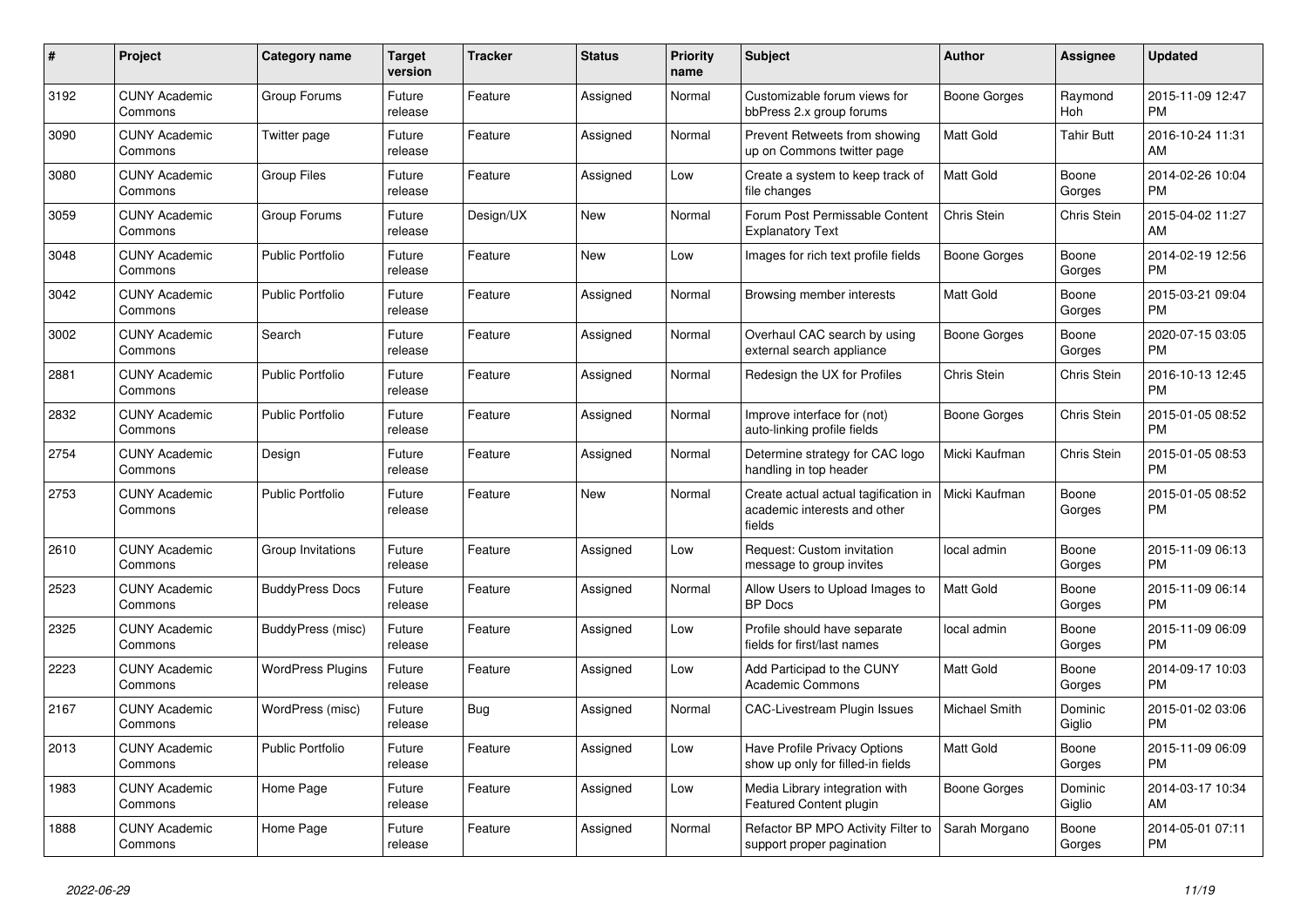| #    | Project                         | <b>Category name</b>     | <b>Target</b><br>version | <b>Tracker</b> | <b>Status</b>        | <b>Priority</b><br>name | Subject                                                                      | Author              | <b>Assignee</b>     | <b>Updated</b>                |
|------|---------------------------------|--------------------------|--------------------------|----------------|----------------------|-------------------------|------------------------------------------------------------------------------|---------------------|---------------------|-------------------------------|
| 1744 | <b>CUNY Academic</b><br>Commons | <b>BuddyPress Docs</b>   | Future<br>release        | Feature        | Assigned             | Normal                  | Spreadsheet-style Docs                                                       | <b>Boone Gorges</b> | Boone<br>Gorges     | 2015-11-09 06:13<br><b>PM</b> |
| 1562 | <b>CUNY Academic</b><br>Commons | <b>WordPress Plugins</b> | Future<br>release        | Feature        | Assigned             | Low                     | Play with NYT Collaborative<br><b>Authoring Tool</b>                         | <b>Matt Gold</b>    | Boone<br>Gorges     | 2015-01-05 08:47<br><b>PM</b> |
| 1544 | <b>CUNY Academic</b><br>Commons | Groups (misc)            | Future<br>release        | Feature        | Reporter<br>Feedback | Normal                  | Group Filtering and Sorting                                                  | Matt Gold           | Chris Stein         | 2019-03-01 02:25<br>PM        |
| 1508 | <b>CUNY Academic</b><br>Commons | WordPress (misc)         | Future<br>release        | Feature        | Assigned             | Normal                  | Share login cookies across<br>mapped domains                                 | Boone Gorges        | Boone<br>Gorges     | 2012-07-02 12:12<br><b>PM</b> |
| 1460 | <b>CUNY Academic</b><br>Commons | Analytics                | Future<br>release        | Feature        | Assigned             | Normal                  | <b>Update System Report</b>                                                  | <b>Brian Foote</b>  | Boone<br>Gorges     | 2015-11-09 06:13<br><b>PM</b> |
| 1456 | <b>CUNY Academic</b><br>Commons | Group Invitations        | Future<br>release        | Feature        | Reporter<br>Feedback | Low                     | Invite to Group Button from Profile   Matt Gold<br>Field                     |                     | Samantha<br>Raddatz | 2015-11-09 05:59<br><b>PM</b> |
| 1423 | <b>CUNY Academic</b><br>Commons | BuddyPress (misc)        | Future<br>release        | Feature        | Assigned             | Low                     | Show an avatar for pingback<br>comment activity items                        | <b>Boone Gorges</b> | <b>Tahir Butt</b>   | 2016-10-24 12:03<br><b>PM</b> |
| 1422 | <b>CUNY Academic</b><br>Commons | <b>BuddyPress Docs</b>   | Future<br>release        | Feature        | Assigned             | Normal                  | Make "created Doc" activity icons<br>non-mini                                | <b>Boone Gorges</b> | Boone<br>Gorges     | 2015-11-09 05:48<br><b>PM</b> |
| 1417 | <b>CUNY Academic</b><br>Commons | <b>BuddyPress Docs</b>   | Future<br>release        | Feature        | Assigned             | Low                     | Bulk actions for BuddyPress Docs                                             | <b>Boone Gorges</b> | Boone<br>Gorges     | 2016-10-17 10:41<br><b>PM</b> |
| 1192 | <b>CUNY Academic</b><br>Commons | <b>Group Files</b>       | Future<br>release        | Feature        | Assigned             | Low                     | When posting group files, allow<br>users to add a category without<br>saving | <b>Matt Gold</b>    | Raymond<br>Hoh      | 2015-11-09 05:53<br><b>PM</b> |
| 1167 | <b>CUNY Academic</b><br>Commons | <b>Email Invitations</b> | Future<br>release        | Feature        | <b>New</b>           | Low                     | Allow email invitations to be<br>resent                                      | <b>Boone Gorges</b> | Boone<br>Gorges     | 2015-11-12 12:53<br>AM        |
| 1166 | <b>CUNY Academic</b><br>Commons | <b>Email Invitations</b> | Future<br>release        | Feature        | <b>New</b>           | Low                     | Better organizational tools for<br>Sent Invites                              | Boone Gorges        | Boone<br>Gorges     | 2015-11-09 06:02<br><b>PM</b> |
| 1165 | <b>CUNY Academic</b><br>Commons | <b>Email Invitations</b> | Future<br>release        | Feature        | Assigned             | Low                     | Allow saved lists of invitees under<br>Send Invites                          | <b>Boone Gorges</b> | Boone<br>Gorges     | 2015-11-09 06:03<br><b>PM</b> |
| 1105 | <b>CUNY Academic</b><br>Commons | WordPress (misc)         | Future<br>release        | Feature        | Assigned             | Normal                  | Rephrase Blog Privacy Options                                                | <b>Matt Gold</b>    | Samantha<br>Raddatz | 2015-11-09 06:19<br><b>PM</b> |
| 940  | <b>CUNY Academic</b><br>Commons | Redmine                  | Future<br>release        | Feature        | Assigned             | Low                     | Communication with users after<br>releases                                   | <b>Matt Gold</b>    | Dominic<br>Giglio   | 2012-09-09 04:36<br><b>PM</b> |
| 860  | <b>CUNY Academic</b><br>Commons | Design                   | Future<br>release        | Design/UX      | Assigned             | Normal                  | <b>Standardize Button Treatment</b><br>Across the Commons                    | <b>Chris Stein</b>  | Chris Stein         | 2014-05-01 09:45<br>AM        |
| 658  | <b>CUNY Academic</b><br>Commons | <b>WordPress Plugins</b> | Future<br>release        | Feature        | Assigned             | Normal                  | Rebulid Sitewide Tag Suggestion                                              | Matt Gold           | Boone<br>Gorges     | 2015-01-05 08:47<br>PM        |
| 653  | <b>CUNY Academic</b><br>Commons | Group Blogs              | Future<br>release        | Feature        | Assigned             | Normal                  | Redesign Integration of Groups<br>and Blogs                                  | Matt Gold           | Samantha<br>Raddatz | 2015-11-09 05:40<br>PM        |
| 635  | <b>CUNY Academic</b><br>Commons | <b>BuddyPress</b> (misc) | Future<br>release        | Feature        | Assigned             | Normal                  | Big Blue Button -<br>Videoconferencing in Groups and<br>Blogs                | Matt Gold           | Boone<br>Gorges     | 2011-03-14 03:24<br><b>PM</b> |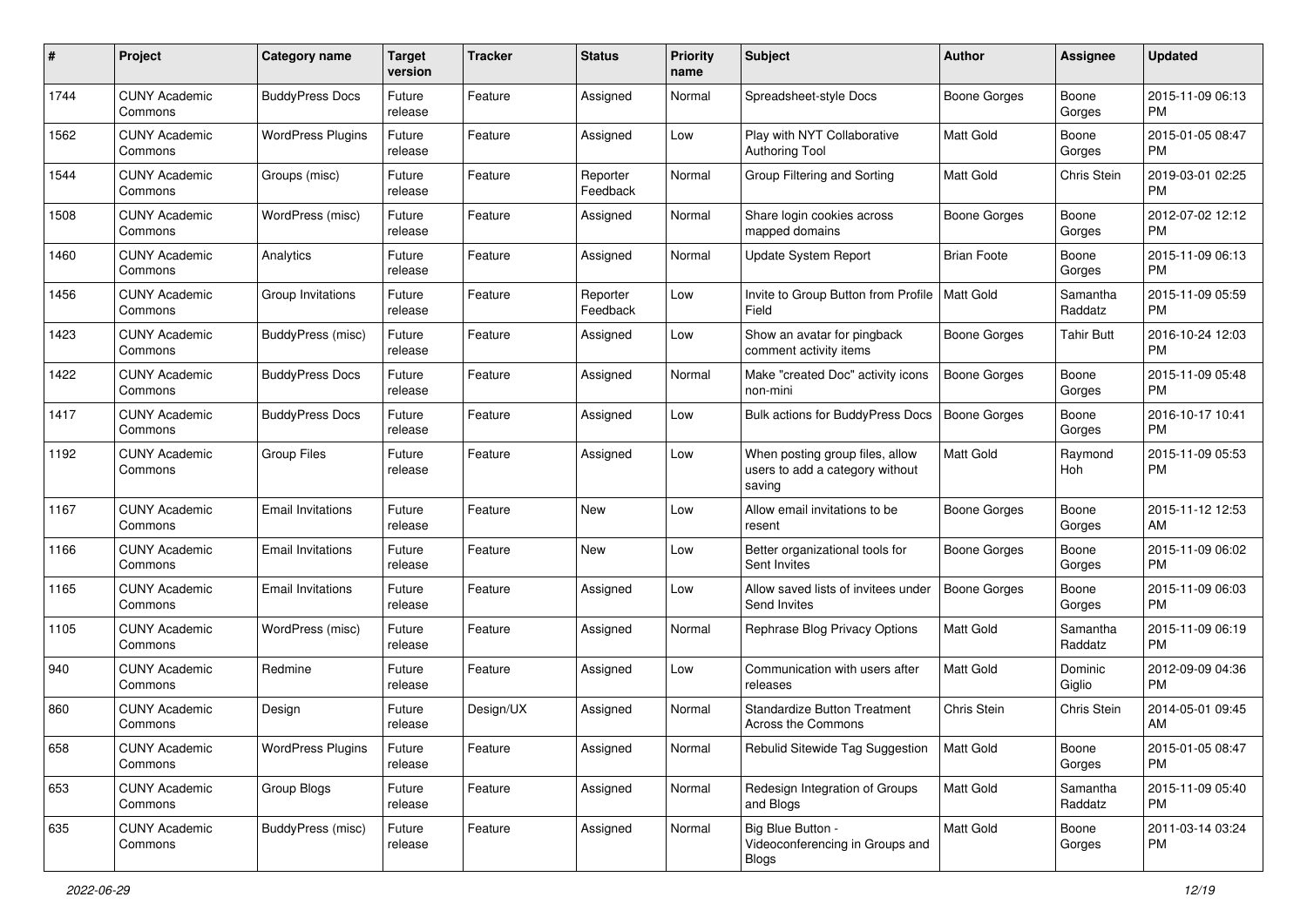| #   | Project                         | Category name              | Target<br>version | <b>Tracker</b> | <b>Status</b> | <b>Priority</b><br>name | <b>Subject</b>                                                                | Author              | Assignee            | <b>Updated</b>                |
|-----|---------------------------------|----------------------------|-------------------|----------------|---------------|-------------------------|-------------------------------------------------------------------------------|---------------------|---------------------|-------------------------------|
| 618 | <b>CUNY Academic</b><br>Commons | <b>BuddyPress Docs</b>     | Future<br>release | Feature        | Assigned      | Normal                  | BuddyPress Docs: export formats                                               | <b>Boone Gorges</b> | Boone<br>Gorges     | 2015-11-09 05:38<br><b>PM</b> |
| 599 | <b>CUNY Academic</b><br>Commons | BuddyPress (misc)          | Future<br>release | Feature        | Assigned      | Normal                  | Consider adding rating plugins for<br>BuddyPress/BBPress                      | <b>Matt Gold</b>    | Boone<br>Gorges     | 2011-08-22 06:50<br><b>PM</b> |
| 585 | <b>CUNY Academic</b><br>Commons | Group Forums               | Future<br>release | Feature        | Assigned      | Normal                  | Merge Forum Topics                                                            | Sarah Morgano       | Boone<br>Gorges     | 2011-07-06 04:11<br><b>PM</b> |
| 554 | <b>CUNY Academic</b><br>Commons | BuddyPress (misc)          | Future<br>release | Feature        | Assigned      | Normal                  | Add Trackback notifications to<br>site-wide activity feed                     | <b>Matt Gold</b>    | Boone<br>Gorges     | 2015-11-09 06:19<br><b>PM</b> |
| 519 | <b>CUNY Academic</b><br>Commons | <b>BuddyPress Docs</b>     | Future<br>release | Feature        | Assigned      | Low                     | TOC for individual docs - for new<br>BP "wiki-like" plugin                    | scott voth          | Boone<br>Gorges     | 2015-11-09 05:54<br><b>PM</b> |
| 500 | <b>CUNY Academic</b><br>Commons | BuddyPress (misc)          | Future<br>release | Feature        | Assigned      | Normal                  | <b>Export Group Data</b>                                                      | Matt Gold           | Boone<br>Gorges     | 2010-12-19 12:09<br><b>PM</b> |
| 497 | <b>CUNY Academic</b><br>Commons | <b>WordPress Plugins</b>   | Future<br>release | Feature        | Assigned      | Normal                  | Drag and Drop Ordering on<br><b>Gallery Post Plugin</b>                       | <b>Matt Gold</b>    | Ron Rennick         | 2015-11-09 06:18<br><b>PM</b> |
| 481 | <b>CUNY Academic</b><br>Commons | Groups (misc)              | Future<br>release | Feature        | Assigned      | Normal                  | ability to archive inactive groups<br>and blogs                               | Michael Mandiberg   | Samantha<br>Raddatz | 2015-11-09 05:56<br><b>PM</b> |
| 435 | <b>CUNY Academic</b><br>Commons | BuddyPress (misc)          | Future<br>release | Feature        | Assigned      | Normal                  | Include Avatar Images in Forum<br><b>Post Notification Emails</b>             | <b>Matt Gold</b>    | Boone<br>Gorges     | 2010-12-08 12:40<br><b>PM</b> |
| 412 | <b>CUNY Academic</b><br>Commons | <b>WordPress Themes</b>    | Future<br>release | Feature        | Assigned      | Normal                  | <b>Featured Themes</b>                                                        | <b>Matt Gold</b>    | Dominic<br>Giglio   | 2015-01-05 08:44<br><b>PM</b> |
| 377 | <b>CUNY Academic</b><br>Commons | BuddyPress (misc)          | Future<br>release | Feature        | Assigned      | Normal                  | Like buttons                                                                  | <b>Matt Gold</b>    | Boone<br>Gorges     | 2010-11-16 05:13<br><b>PM</b> |
| 370 | <b>CUNY Academic</b><br>Commons | Registration               | Future<br>release | Feature        | Assigned      | High                    | <b>Guest Accounts</b>                                                         | Matt Gold           | Matt Gold           | 2015-04-09 09:33<br><b>PM</b> |
| 365 | <b>CUNY Academic</b><br>Commons | WordPress (misc)           | Future<br>release | Feature        | Assigned      | Normal                  | <b>Create Mouseover Tooltips</b><br>throughout Site                           | <b>Matt Gold</b>    | Chris Stein         | 2015-11-09 06:18<br><b>PM</b> |
| 364 | <b>CUNY Academic</b><br>Commons | <b>WordPress Plugins</b>   | Future<br>release | Feature        | <b>New</b>    | Normal                  | <b>Bulletin Board</b>                                                         | <b>Matt Gold</b>    |                     | 2015-01-05 08:50<br><b>PM</b> |
| 333 | <b>CUNY Academic</b><br>Commons | <b>Email Notifications</b> | Future<br>release | Feature        | Assigned      | Low                     | Delay Forum Notification Email<br>Delivery Until After Editing Period<br>Ends | <b>Matt Gold</b>    | Raymond<br>Hoh      | 2015-11-09 06:01<br><b>PM</b> |
| 310 | <b>CUNY Academic</b><br>Commons | BuddyPress (misc)          | Future<br>release | Feature        | Assigned      | Low                     | Friend Request Email                                                          | <b>Matt Gold</b>    | Samantha<br>Raddatz | 2015-11-09 05:08<br><b>PM</b> |
| 308 | <b>CUNY Academic</b><br>Commons | Registration               | Future<br>release | Feature        | <b>New</b>    | Normal                  | Group recommendations for<br>signup process                                   | Boone Gorges        | Samantha<br>Raddatz | 2015-11-09 05:07<br><b>PM</b> |
| 287 | <b>CUNY Academic</b><br>Commons | WordPress (misc)           | Future<br>release | Feature        | Assigned      | Normal                  | Create troubleshooting tool for<br>account sign-up                            | <b>Matt Gold</b>    | Boone<br>Gorges     | 2015-11-09 06:17<br><b>PM</b> |
| 58  | <b>CUNY Academic</b><br>Commons | BuddyPress (misc)          | Future<br>release | Feature        | Assigned      | Low                     | Make member search sortable by<br>last name                                   | Roberta Brody       | Boone<br>Gorges     | 2010-08-26 02:38<br><b>PM</b> |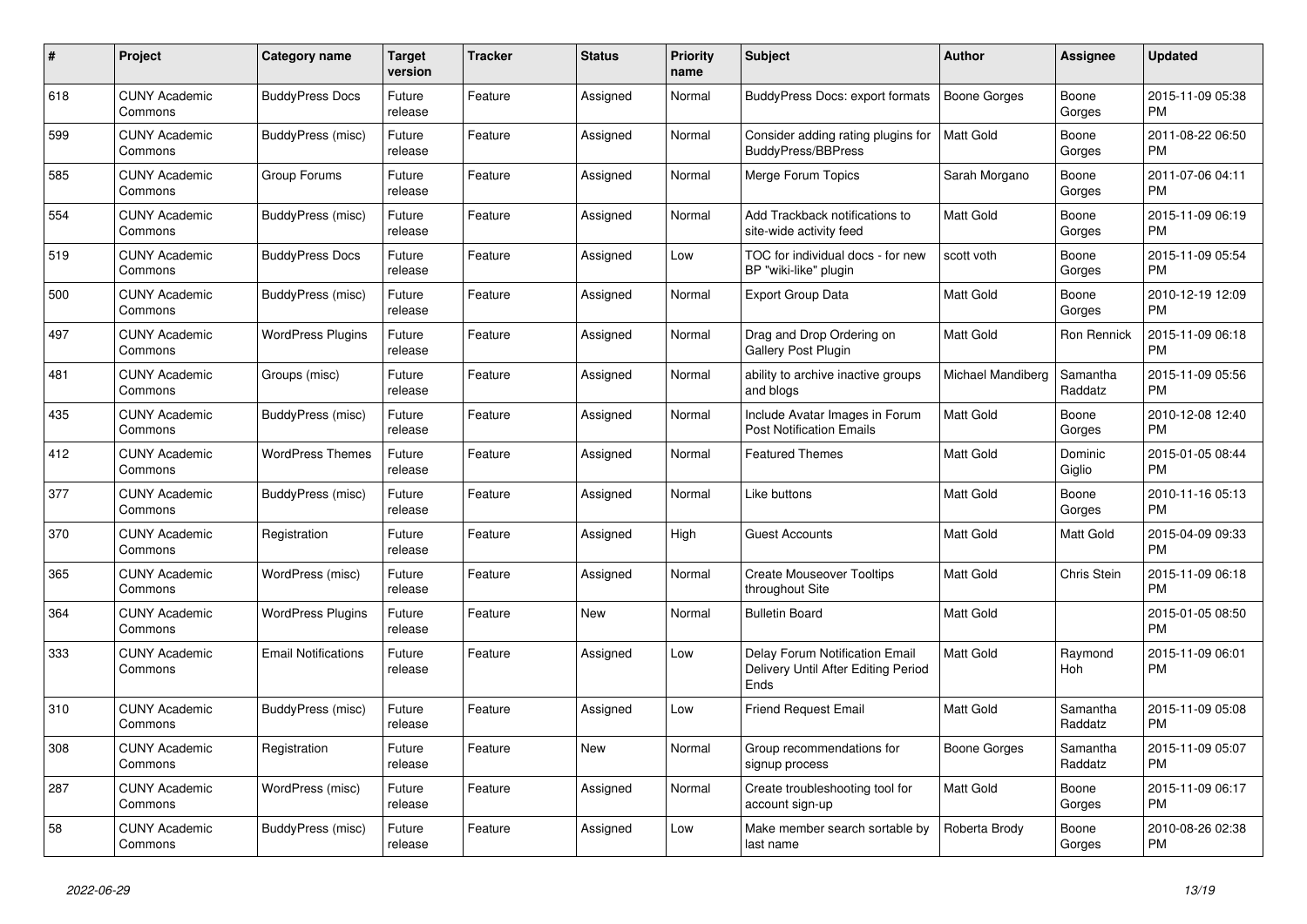| #     | Project                         | <b>Category name</b>    | <b>Target</b><br>version | <b>Tracker</b> | <b>Status</b>        | <b>Priority</b><br>name | <b>Subject</b>                                                | <b>Author</b>           | <b>Assignee</b>       | <b>Updated</b>                |
|-------|---------------------------------|-------------------------|--------------------------|----------------|----------------------|-------------------------|---------------------------------------------------------------|-------------------------|-----------------------|-------------------------------|
| 15923 | <b>CUNY Academic</b><br>Commons |                         | Not tracked              | Feature        | Reporter<br>Feedback | Normal                  | <b>Bellows Plugin Adjustments</b>                             | Laurie Hurson           |                       | 2022-04-20 10:10<br>AM        |
| 15816 | <b>CUNY Academic</b><br>Commons |                         | Not tracked              | Support        | New                  | Normal                  | slow loading at SPS                                           | Marilyn Weber           |                       | 2022-04-05 01:26<br><b>PM</b> |
| 15242 | <b>CUNY Academic</b><br>Commons | Performance             | Not tracked              | Bug            | Reporter<br>Feedback | Normal                  | Slugist site                                                  | Raffi<br>Khatchadourian | Boone<br>Gorges       | 2022-02-07 11:14<br>AM        |
| 15210 | <b>CUNY Academic</b><br>Commons | Analytics               | Not tracked              | Design/UX      | <b>New</b>           | Normal                  | Google Analytics improvements                                 | Colin McDonald          | Boone<br>Gorges       | 2022-05-24 10:47<br>AM        |
| 15176 | <b>CUNY Academic</b><br>Commons |                         | Not tracked              | Support        | Reporter<br>Feedback | Normal                  | Archiving Q Writing & Old<br>Wordpress Sites on the Commons   | Laurie Hurson           |                       | 2022-02-08 10:28<br>AM        |
| 14994 | <b>CUNY Academic</b><br>Commons | cdev.gc.cuny.edu        | Not tracked              | Support        | In Progress          | Normal                  | Clear Cache on CDEV                                           | scott voth              | Raymond<br><b>Hoh</b> | 2021-12-07 03:51<br><b>PM</b> |
| 14983 | <b>CUNY Academic</b><br>Commons | WordPress (misc)        | Not tracked              | Support        | Reporter<br>Feedback | Normal                  | 'Read More" tag not working                                   | Rebecca Krisel          | Raymond<br>Hoh        | 2021-11-23 01:17<br><b>PM</b> |
| 14911 | <b>CUNY Academic</b><br>Commons | <b>WordPress Themes</b> | Not tracked              | Support        | <b>New</b>           | Normal                  | Twentytwentyone theme                                         | Marilyn Weber           |                       | 2021-10-28 10:37<br>AM        |
| 14900 | <b>CUNY Academic</b><br>Commons |                         | Not tracked              | Support        | Reporter<br>Feedback | Normal                  | previous theme?                                               | Marilyn Weber           |                       | 2021-10-25 10:31<br>AM        |
| 14842 | <b>CUNY Academic</b><br>Commons |                         | Not tracked              | Support        | Reporter<br>Feedback | Normal                  | Question about widgets and block<br>editor                    | Gina Cherry             |                       | 2021-10-06 03:01<br><b>PM</b> |
| 14629 | <b>CUNY Academic</b><br>Commons |                         | Not tracked              | <b>Bug</b>     | Reporter<br>Feedback | Normal                  | Possible Post Order Bug?                                      | <b>Syelle Graves</b>    |                       | 2021-09-14 10:47<br>AM        |
| 14538 | <b>CUNY Academic</b><br>Commons |                         | Not tracked              | Support        | Reporter<br>Feedback | Normal                  | <b>Weebly To Commons</b>                                      | Laurie Hurson           |                       | 2021-09-14 10:47<br>AM        |
| 14504 | <b>CUNY Academic</b><br>Commons |                         | Not tracked              | Publicity      | Reporter<br>Feedback | Normal                  | Adding showcases to home page<br>menu                         | Laurie Hurson           | Boone<br>Gorges       | 2022-01-19 03:26<br><b>PM</b> |
| 14483 | <b>CUNY Academic</b><br>Commons | WordPress - Media       | Not tracked              | Bug            | Reporter<br>Feedback | Normal                  | Wordpress PDF Embed Stopped<br>Working after JITP Media Clone | <b>Patrick DeDauw</b>   | Boone<br>Gorges       | 2021-05-20 01:51<br><b>PM</b> |
| 14475 | <b>CUNY Academic</b><br>Commons |                         | Not tracked              | Publicity      | New                  | Normal                  | <b>OER Showcase Page</b>                                      | Laurie Hurson           | Laurie Hurson         | 2021-09-14 10:46<br>AM        |
| 14398 | <b>CUNY Academic</b><br>Commons |                         | Not tracked              | Support        | Reporter<br>Feedback | Normal                  | Events plug-in notification<br>problem                        | Marilyn Weber           |                       | 2021-05-11 11:21<br>AM        |
| 14394 | <b>CUNY Academic</b><br>Commons |                         | Not tracked              | Feature        | <b>New</b>           | Normal                  | Commons News Site - redesign                                  | scott voth              | scott voth            | 2021-09-14 10:46<br>AM        |
| 14074 | <b>CUNY Academic</b><br>Commons | WordPress (misc)        | Not tracked              | Support        | Reporter<br>Feedback | Normal                  | page password protection<br>problem                           | Marilyn Weber           |                       | 2021-03-02 11:03<br>AM        |
| 13975 | <b>CUNY Academic</b><br>Commons | Social Paper            | Not tracked              | Support        | Reporter<br>Feedback | Normal                  | can't approve comments on Social<br>Paper paper               | Marilyn Weber           |                       | 2021-02-12 09:33<br>AM        |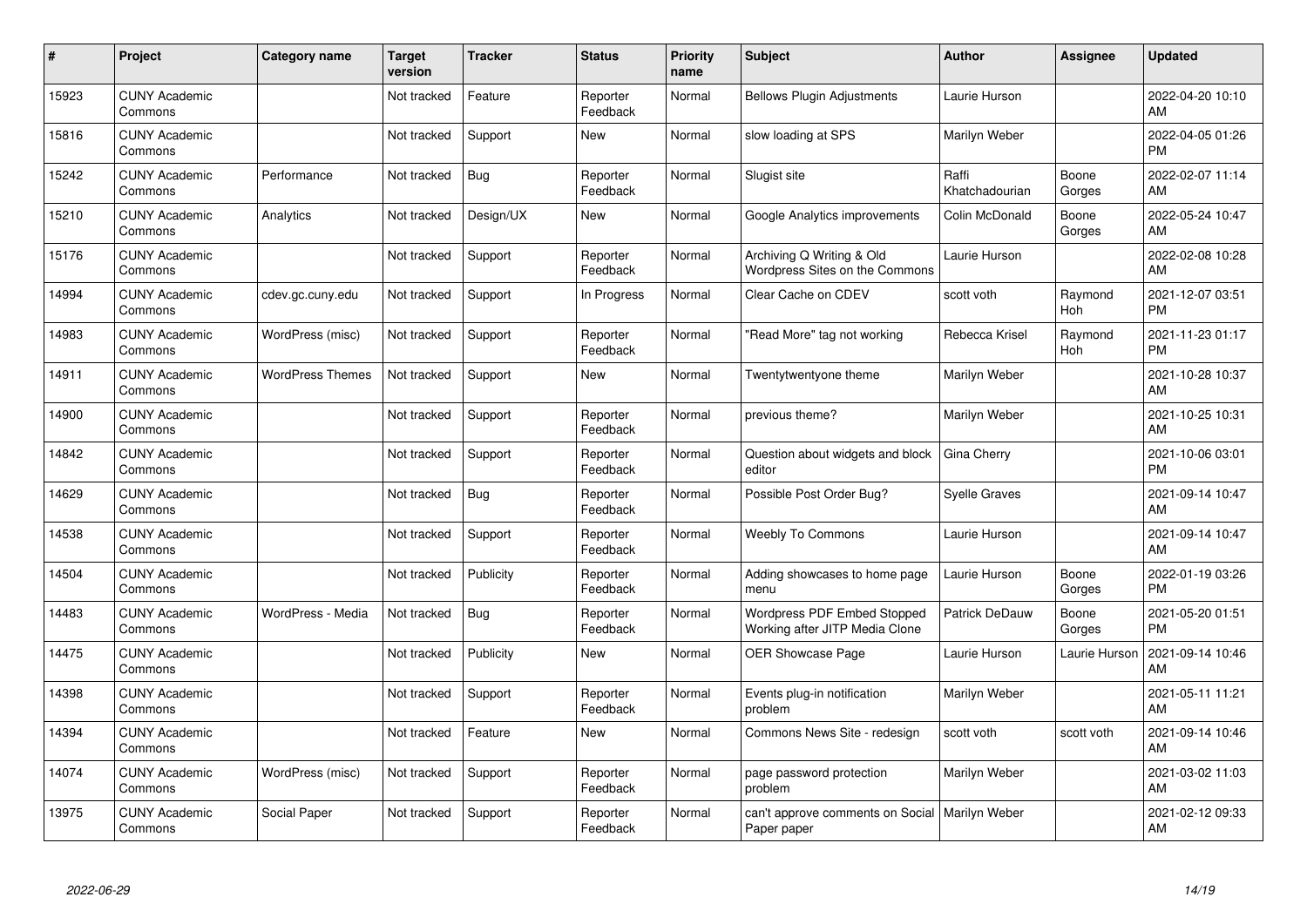| #     | <b>Project</b>                  | Category name             | <b>Target</b><br>version | <b>Tracker</b> | <b>Status</b>        | <b>Priority</b><br>name | <b>Subject</b>                                                                                | <b>Author</b>       | Assignee              | <b>Updated</b>                |
|-------|---------------------------------|---------------------------|--------------------------|----------------|----------------------|-------------------------|-----------------------------------------------------------------------------------------------|---------------------|-----------------------|-------------------------------|
| 13949 | <b>CUNY Academic</b><br>Commons |                           | Not tracked              | Bug            | <b>New</b>           | Normal                  | Continued debugging of runaway<br>MySQL connections                                           | Matt Gold           | Boone<br>Gorges       | 2021-09-14 10:42<br>AM        |
| 13912 | <b>CUNY Academic</b><br>Commons |                           | Not tracked              | Feature        | Hold                 | Low                     | posting "missed schedule"                                                                     | Marilyn Weber       |                       | 2021-02-23 10:46<br>AM        |
| 13430 | <b>CUNY Academic</b><br>Commons | Reply By Email            | Not tracked              | Bug            | <b>New</b>           | Normal                  | Delay in RBE                                                                                  | <b>Luke Waltzer</b> | Raymond<br><b>Hoh</b> | 2020-10-13 11:16<br>AM        |
| 13328 | <b>CUNY Academic</b><br>Commons | Group Forums              | Not tracked              | <b>Bug</b>     | Reporter<br>Feedback | Normal                  | cross-posting in two related<br>groups                                                        | Marilyn Weber       | Raymond<br><b>Hoh</b> | 2020-09-15 10:39<br><b>PM</b> |
| 13286 | <b>CUNY Academic</b><br>Commons |                           | Not tracked              | Support        | New                  | Normal                  | problem connecting with<br>WordPress app                                                      | Marilyn Weber       | Raymond<br>Hoh        | 2020-09-08 11:16<br>AM        |
| 13255 | <b>CUNY Academic</b><br>Commons |                           | Not tracked              | Support        | Reporter<br>Feedback | Normal                  | Accessibility problems                                                                        | Marilyn Weber       |                       | 2020-09-01 05:48<br><b>PM</b> |
| 13034 | <b>CUNY Academic</b><br>Commons |                           | Not tracked              | Support        | Reporter<br>Feedback | Normal                  | a site is asking people to join the<br>Commons to get a download                              | Marilyn Weber       |                       | 2020-07-12 07:23<br>AM        |
| 12911 | <b>CUNY Academic</b><br>Commons |                           | Not tracked              | Feature        | <b>New</b>           | Normal                  | Block access to xmlrpc.php based<br>on User-Agent                                             | <b>Boone Gorges</b> | Boone<br>Gorges       | 2020-06-09 05:12<br><b>PM</b> |
| 12741 | <b>CUNY Academic</b><br>Commons | <b>WordPress Plugins</b>  | Not tracked              | Support        | Reporter<br>Feedback | Normal                  | Tableau Public Viz Block                                                                      | Marilyn Weber       | Raymond<br>Hoh        | 2020-05-12 11:00<br>AM        |
| 12484 | <b>CUNY Academic</b><br>Commons |                           | Not tracked              | Support        | Reporter<br>Feedback | Normal                  | Sign up Code for COIL Course<br>starting in March                                             | Laurie Hurson       | Matt Gold             | 2020-03-02 02:26<br><b>PM</b> |
| 12438 | <b>CUNY Academic</b><br>Commons | Courses                   | Not tracked              | Bug            | <b>New</b>           | Normal                  | Site appearing twice                                                                          | Laurie Hurson       | Boone<br>Gorges       | 2020-02-18 01:34<br><b>PM</b> |
| 12436 | <b>CUNY Academic</b><br>Commons |                           | Not tracked              | <b>Bug</b>     | Assigned             | Normal                  | Nightly system downtime                                                                       | <b>Boone Gorges</b> |                       | 2020-08-01 09:30<br>AM        |
| 12392 | <b>CUNY Academic</b><br>Commons | Help/Codex                | Not tracked              | Documentation  | <b>New</b>           | Normal                  | <b>Updates to Common Commons</b><br>Questions on Help Page                                    | scott voth          | Margaret<br>Galvan    | 2020-02-11 10:53<br>AM        |
| 12382 | <b>CUNY Academic</b><br>Commons | Membership                | Not tracked              | Support        | <b>New</b>           | Normal                  | Email request change                                                                          | Marilyn Weber       | Marilyn<br>Weber      | 2020-02-06 12:56<br><b>PM</b> |
| 12360 | <b>CUNY Academic</b><br>Commons | <b>WordPress Themes</b>   | Not tracked              | Bug            | Reporter<br>Feedback | Normal                  | site just says "DANTE We are<br>currently in maintenance mode,<br>please check back shortly." | Marilyn Weber       |                       | 2020-02-04 12:13<br><b>PM</b> |
| 12352 | <b>CUNY Academic</b><br>Commons |                           | Not tracked              | Support        | <b>New</b>           | Normal                  | 'posts list" page builder block<br>option                                                     | Marilyn Weber       |                       | 2020-02-03 01:29<br><b>PM</b> |
| 12350 | <b>CUNY Academic</b><br>Commons | <b>Blogs (BuddyPress)</b> | Not tracked              | Support        | Reporter<br>Feedback | Normal                  | <b>URL</b> creation problem                                                                   | Marilyn Weber       |                       | 2020-02-03 11:27<br>AM        |
| 12328 | <b>CUNY Academic</b><br>Commons |                           | Not tracked              | Support        | New                  | Normal                  | Sign up Code for Non-CUNY<br>Faculty                                                          | Laurie Hurson       |                       | 2020-01-28 10:25<br>AM        |
| 12247 | <b>CUNY Academic</b><br>Commons | Publicity                 | Not tracked              | Support        | <b>New</b>           | Normal                  | Screenshot of First Commons<br>Homepage                                                       | scott voth          | scott voth            | 2020-01-14 12:08<br><b>PM</b> |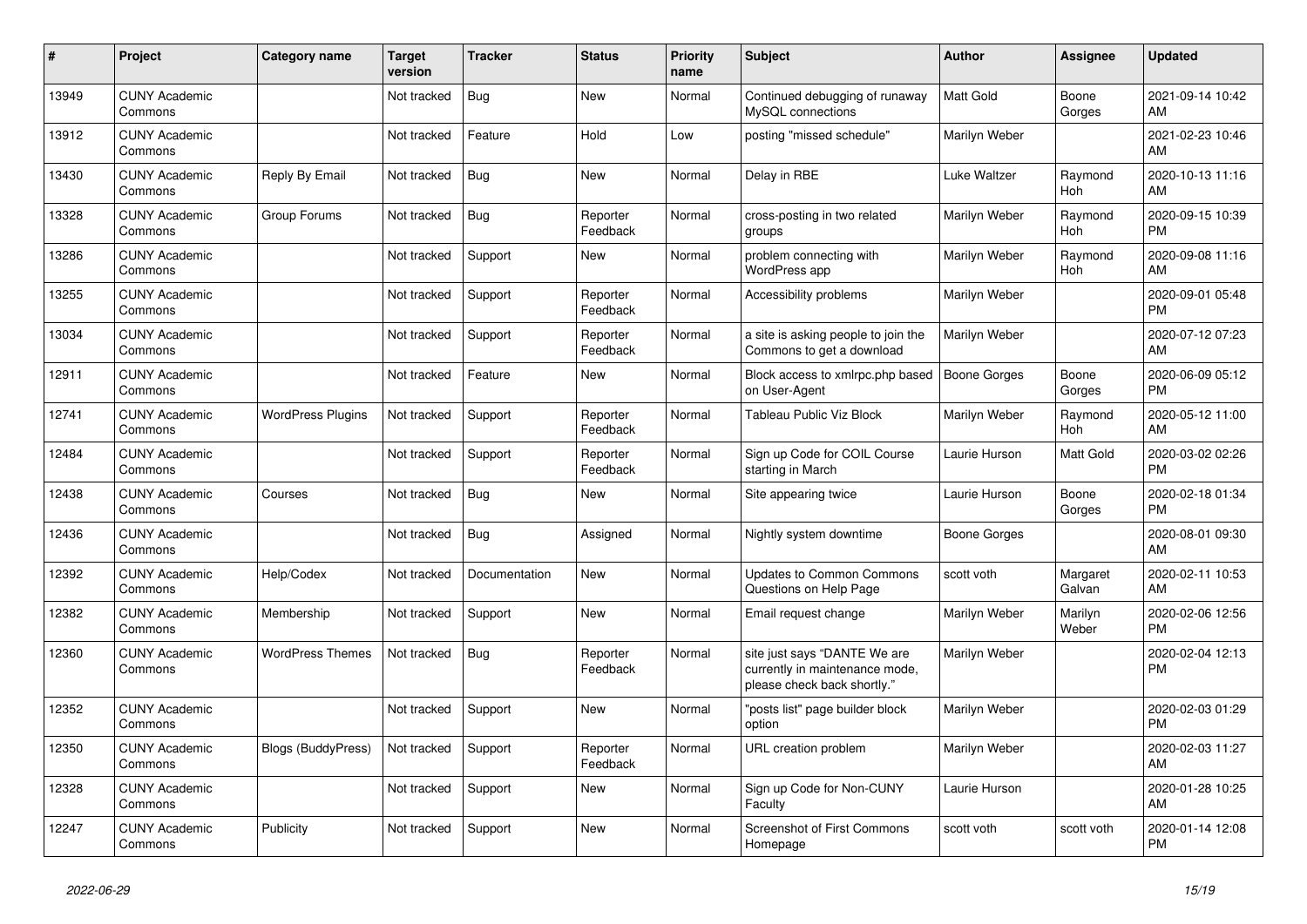| #     | Project                         | <b>Category name</b>     | <b>Target</b><br>version | <b>Tracker</b> | <b>Status</b>        | <b>Priority</b><br>name | Subject                                                                              | Author                | <b>Assignee</b>       | <b>Updated</b>                |
|-------|---------------------------------|--------------------------|--------------------------|----------------|----------------------|-------------------------|--------------------------------------------------------------------------------------|-----------------------|-----------------------|-------------------------------|
| 12198 | <b>CUNY Academic</b><br>Commons |                          | Not tracked              | <b>Bug</b>     | Reporter<br>Feedback | Normal                  | Duplicate listing in My Sites                                                        | Tom Harbison          |                       | 2019-12-09 05:50<br>PM        |
| 12004 | <b>CUNY Academic</b><br>Commons |                          | Not tracked              | Support        | Reporter<br>Feedback | Normal                  | Notifications for spam blog<br>comments                                              | Gina Cherry           | Raymond<br><b>Hoh</b> | 2019-11-01 12:05<br><b>PM</b> |
| 11883 | <b>CUNY Academic</b><br>Commons | Help/Codex               | Not tracked              | Support        | New                  | Normal                  | Need Embedding Help Page<br>Update (Tableau)                                         | Anthony Wheeler       | scott voth            | 2019-09-24 08:49<br>AM        |
| 11879 | <b>CUNY Academic</b><br>Commons |                          | Not tracked              | Bug            | <b>New</b>           | Normal                  | Hypothesis comments appearing<br>on multiple, different pdfs across<br>blogs         | Laurie Hurson         | Laurie Hurson         | 2019-09-19 02:39<br>PM        |
| 11848 | <b>CUNY Academic</b><br>Commons |                          | Not tracked              | Support        | Hold                 | Normal                  | a Dean of Faculty wants to share<br>a large file                                     | Marilyn Weber         |                       | 2019-09-24 08:44<br>AM        |
| 11787 | <b>CUNY Academic</b><br>Commons |                          | Not tracked              | Support        | Reporter<br>Feedback | Normal                  | automated comments notifications<br>on ZenDesk                                       | <b>Marilyn Weber</b>  |                       | 2019-08-26 06:18<br><b>PM</b> |
| 11771 | <b>CUNY Academic</b><br>Commons |                          | Not tracked              | Support        | Reporter<br>Feedback | Normal                  | post displays in sections                                                            | Marilyn Weber         |                       | 2019-08-20 10:34<br>AM        |
| 11624 | <b>CUNY Academic</b><br>Commons | WordPress (misc)         | Not tracked              | Support        | New                  | Normal                  | Change pages into posts or swap<br>database for a Commons site?                      | Stephen Klein         | Raymond<br>Hoh        | 2019-07-09 11:04<br>AM        |
| 11556 | <b>CUNY Academic</b><br>Commons | Courses                  | Not tracked              | Bug            | Reporter<br>Feedback | Normal                  | Instructor name given in course<br>listing                                           | Tom Harbison          |                       | 2019-06-25 04:12<br><b>PM</b> |
| 11545 | <b>CUNY Academic</b><br>Commons | <b>WordPress Plugins</b> | Not tracked              | Support        | New                  | Normal                  | Twitter searches in WordPress                                                        | Gina Cherry           | <b>Matt Gold</b>      | 2019-09-23 01:03<br><b>PM</b> |
| 11519 | <b>CUNY Academic</b><br>Commons |                          | Not tracked              | Support        | Assigned             | Normal                  | comment option not appearing                                                         | Marilyn Weber         |                       | 2019-09-24 10:28<br>AM        |
| 11517 | <b>CUNY Academic</b><br>Commons |                          | Not tracked              | Feature        | Assigned             | Normal                  | wp-accessibility plugin should not<br>strip 'target="_blank" by default              | Boone Gorges          | Laurie Hurson         | 2019-09-24 09:57<br>AM        |
| 11509 | <b>CUNY Academic</b><br>Commons |                          | Not tracked              | Support        | Reporter<br>Feedback | Normal                  | deleted Page causing a Menu<br>problem?                                              | Marilyn Weber         |                       | 2019-06-04 09:54<br>AM        |
| 11493 | <b>CUNY Academic</b><br>Commons | Domain Mapping           | Not tracked              | Support        | Reporter<br>Feedback | Normal                  | Domain Mapping Request - Talia<br>Schaffer                                           | scott voth            | <b>Matt Gold</b>      | 2019-08-06 08:39<br>AM        |
| 11449 | <b>CUNY Academic</b><br>Commons | WordPress - Media        | Not tracked              | Support        | Reporter<br>Feedback | Normal                  | Cloning Media Library for JITP<br>from Staging to Production Site                    | <b>Patrick DeDauw</b> | Boone<br>Gorges       | 2019-05-13 12:00<br><b>PM</b> |
| 11415 | <b>CUNY Academic</b><br>Commons | <b>WordPress Plugins</b> | Not tracked              | <b>Bug</b>     | Reporter<br>Feedback | Normal                  | <b>Blog Subscriptions in Jetpack</b>                                                 | Laurie Hurson         |                       | 2019-05-14 10:34<br>AM        |
| 11393 | <b>CUNY Academic</b><br>Commons |                          | Not tracked              | Publicity      | New                  | Normal                  | After 1.15 release, ceate a hero<br>slide and post about adding a site<br>to a group | scott voth            | Patrick<br>Sweeney    | 2019-05-14 10:32<br>AM        |
| 11386 | <b>CUNY Academic</b><br>Commons | WordPress - Media        | Not tracked              | Support        | Reporter<br>Feedback | Normal                  | disappearing images                                                                  | scott voth            | Boone<br>Gorges       | 2019-05-14 10:32<br>AM        |
| 11149 | <b>CUNY Academic</b><br>Commons |                          | Not tracked              | Support        | Reporter<br>Feedback | Normal                  | comments getting blocked                                                             | Marilyn Weber         | Raymond<br>Hoh        | 2019-03-26 11:40<br>AM        |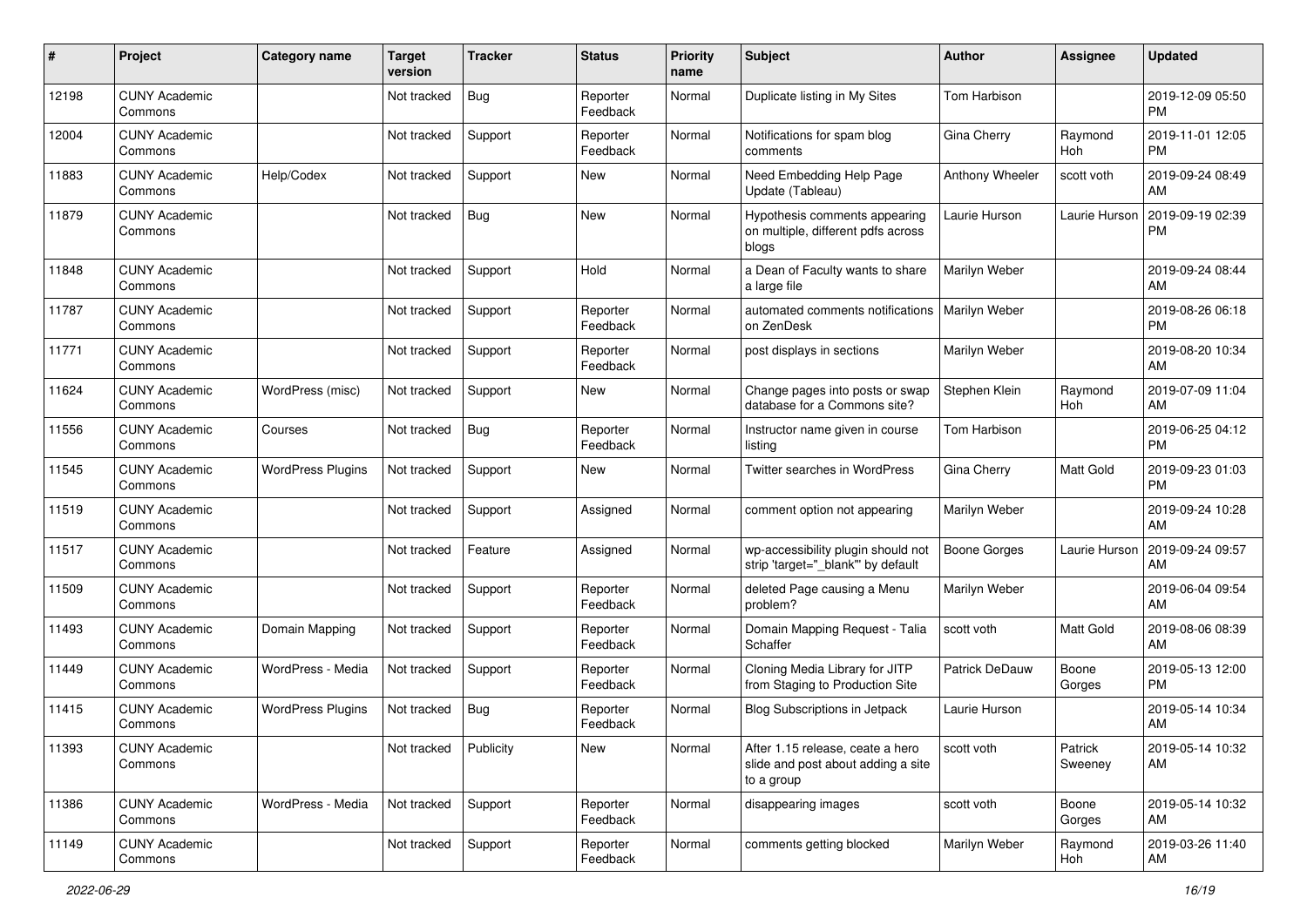| #     | Project                         | Category name              | Target<br>version | <b>Tracker</b> | <b>Status</b>        | <b>Priority</b><br>name | <b>Subject</b>                                                                                                                               | <b>Author</b>           | <b>Assignee</b>       | <b>Updated</b>                |
|-------|---------------------------------|----------------------------|-------------------|----------------|----------------------|-------------------------|----------------------------------------------------------------------------------------------------------------------------------------------|-------------------------|-----------------------|-------------------------------|
| 11120 | <b>CUNY Academic</b><br>Commons | <b>WordPress Plugins</b>   | Not tracked       | Bug            | Reporter<br>Feedback | Normal                  | Events Manager Events Not<br>Showing Up                                                                                                      | Mark Webb               |                       | 2019-02-27 04:10<br><b>PM</b> |
| 11077 | <b>CUNY Academic</b><br>Commons | Events                     | Not tracked       | Feature        | Reporter<br>Feedback | Normal                  | Show event category description<br>in event list view                                                                                        | Raffi<br>Khatchadourian |                       | 2019-02-12 10:38<br><b>PM</b> |
| 10982 | <b>CUNY Academic</b><br>Commons | Domain Mapping             | Not tracked       | Support        | Reporter<br>Feedback | Normal                  | <b>CNAME</b> question                                                                                                                        | scott voth              |                       | 2019-01-22 04:29<br><b>PM</b> |
| 10839 | <b>CUNY Academic</b><br>Commons | About page                 | Not tracked       | Support        | <b>New</b>           | Normal                  | <b>Mission Statement Needs</b><br>Revision                                                                                                   | scott voth              | <b>Matt Gold</b>      | 2018-12-26 10:58<br>AM        |
| 10794 | <b>CUNY Academic</b><br>Commons | Performance                | Not tracked       | Bug            | <b>New</b>           | Normal                  | Memcached connection<br>occasionally breaks                                                                                                  | Boone Gorges            | Boone<br>Gorges       | 2018-12-06 03:30<br><b>PM</b> |
| 10769 | <b>CUNY Academic</b><br>Commons | <b>WordPress Themes</b>    | Not tracked       | Bug            | Reporter<br>Feedback | Normal                  | 2011 Theme Sidebar                                                                                                                           | Mark Webb               |                       | 2018-12-04 04:09<br><b>PM</b> |
| 10678 | <b>CUNY Academic</b><br>Commons |                            | Not tracked       | <b>Bug</b>     | Reporter<br>Feedback | High                    | Newsletter Plugin Not Sending<br><b>Out Newsletters</b>                                                                                      | Mark Webb               | Boone<br>Gorges       | 2019-09-16 09:38<br><b>PM</b> |
| 10657 | <b>CUNY Academic</b><br>Commons |                            | Not tracked       | Support        | Reporter<br>Feedback | Normal                  | child theme problems                                                                                                                         | Marilyn Weber           |                       | 2018-11-08 01:19<br><b>PM</b> |
| 10273 | <b>CUNY Academic</b><br>Commons | Registration               | Not tracked       | Support        | Reporter<br>Feedback | Normal                  | users combining CF and campus<br>address                                                                                                     | Marilyn Weber           |                       | 2019-09-18 10:58<br>AM        |
| 10262 | <b>CUNY Academic</b><br>Commons |                            | Not tracked       | <b>Bug</b>     | Reporter<br>Feedback | Normal                  | Newsletter Plugin: Broken Image<br>at Bottom of All Newsletters                                                                              | Mark Webb               | Raymond<br>Hoh        | 2018-08-30 05:17<br><b>PM</b> |
| 10040 | <b>CUNY Academic</b><br>Commons | WordPress (misc)           | Not tracked       | <b>Bug</b>     | Reporter<br>Feedback | Normal                  | User doesn't see full list of themes                                                                                                         | <b>Matt Gold</b>        | Boone<br>Gorges       | 2018-07-25 10:12<br>AM        |
| 9979  | <b>CUNY Academic</b><br>Commons | <b>Email Notifications</b> | Not tracked       | <b>Bug</b>     | Reporter<br>Feedback | Normal                  | Reports of slow email activation<br>emails                                                                                                   | <b>Matt Gold</b>        | Boone<br>Gorges       | 2018-08-29 09:40<br><b>PM</b> |
| 9941  | <b>CUNY Academic</b><br>Commons | Wiki                       | Not tracked       | Support        | Assigned             | Normal                  | Wiki functionality                                                                                                                           | Matt Gold               | Boone<br>Gorges       | 2018-06-26 10:57<br>AM        |
| 9908  | <b>CUNY Academic</b><br>Commons |                            | Not tracked       | Feature        | <b>New</b>           | Normal                  | Is it possible to send email<br>updates to users (or an email<br>address not on the list) for only a<br>single page AFTER being<br>prompted? | <b>Michael Shields</b>  | scott voth            | 2018-06-11 01:34<br><b>PM</b> |
| 9729  | <b>CUNY Academic</b><br>Commons | <b>SEO</b>                 | Not tracked       | Support        | New                  | Normal                  | 503 Errors showing on<br>newlaborforum.cuny.edu                                                                                              | Diane Krauthamer        | Raymond<br><b>Hoh</b> | 2018-05-22 04:48<br><b>PM</b> |
| 9643  | <b>CUNY Academic</b><br>Commons | Publicity                  | Not tracked       | Feature        | <b>New</b>           | Normal                  | Create a page on the Commons<br>for logos etc.                                                                                               | Stephen Real            | Stephen Real          | 2018-04-24 10:53<br>AM        |
| 9515  | <b>CUNY Academic</b><br>Commons | <b>WordPress Plugins</b>   | Not tracked       | <b>Bug</b>     | Reporter<br>Feedback | Normal                  | Text to Speech plugin - "More<br>Slowly" checkbox not working                                                                                | scott voth              | Boone<br>Gorges       | 2018-06-13 02:26<br><b>PM</b> |
| 9420  | <b>CUNY Academic</b><br>Commons | cuny.is                    | Not tracked       | Feature        | <b>New</b>           | Normal                  | Request for http://cuny.is/streams                                                                                                           | Raffi<br>Khatchadourian | Marilyn<br>Weber      | 2018-04-02 10:08<br>AM        |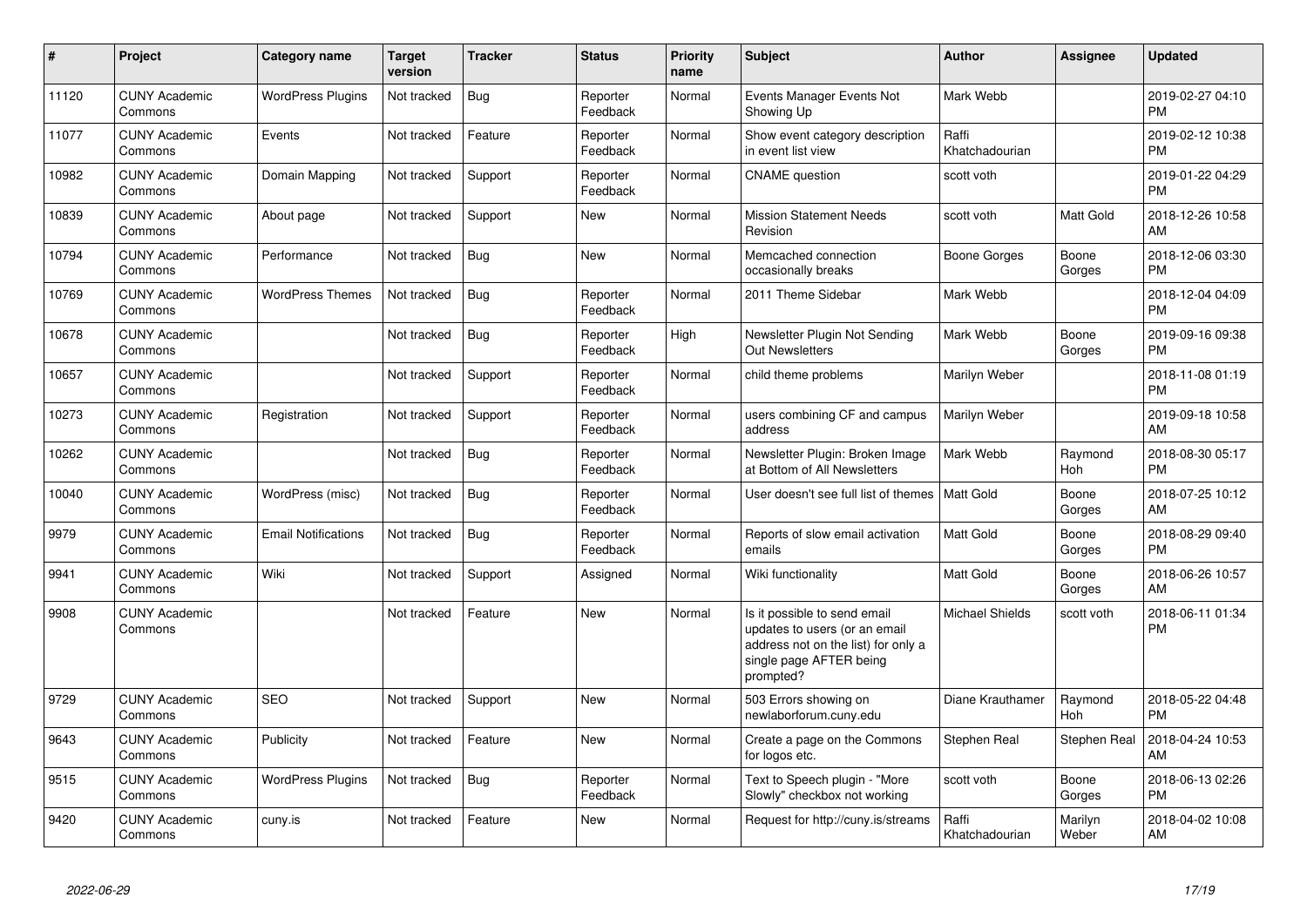| #    | Project                         | Category name          | Target<br>version | <b>Tracker</b> | <b>Status</b>        | <b>Priority</b><br>name | <b>Subject</b>                                                                        | <b>Author</b>    | <b>Assignee</b>       | <b>Updated</b>                |
|------|---------------------------------|------------------------|-------------------|----------------|----------------------|-------------------------|---------------------------------------------------------------------------------------|------------------|-----------------------|-------------------------------|
| 9346 | <b>CUNY Academic</b><br>Commons | WordPress (misc)       | Not tracked       | Bug            | <b>New</b>           | Normal                  | Clone cetls.bmcc.cuny.edu for<br>development                                          | Owen Roberts     | Raymond<br><b>Hoh</b> | 2018-03-06 05:35<br><b>PM</b> |
| 9060 | <b>CUNY Academic</b><br>Commons | Commons In A Box       | Not tracked       | Bug            | Hold                 | Normal                  | Problems with CBox image library<br>upload                                            | Lisa Rhody       | Raymond<br>Hoh        | 2018-01-10 03:26<br><b>PM</b> |
| 9015 | <b>CUNY Academic</b><br>Commons | Groups (misc)          | Not tracked       | Outreach       | Assigned             | Normal                  | Email group admins the email<br>addresses of their groups                             | Matt Gold        | Matt Gold             | 2018-01-02 09:54<br>AM        |
| 8991 | <b>CUNY Academic</b><br>Commons | Reply By Email         | Not tracked       | <b>Bug</b>     | Hold                 | Normal                  | RBE duplicate email message<br>issue                                                  | Matt Gold        | Raymond<br><b>Hoh</b> | 2018-02-18 08:53<br><b>PM</b> |
| 8976 | <b>CUNY Academic</b><br>Commons | Reply By Email         | Not tracked       | Feature        | Assigned             | Normal                  | Package RBE new topics<br>posting?                                                    | Matt Gold        | Raymond<br>Hoh        | 2017-12-04 02:34<br><b>PM</b> |
| 8902 | <b>CUNY Academic</b><br>Commons | Design                 | Not tracked       | Feature        | Assigned             | Normal                  | Report back on research on<br><b>BuddyPress themes</b>                                | <b>Matt Gold</b> | Michael Smith         | 2017-11-10 12:31<br><b>PM</b> |
| 8898 | <b>CUNY Academic</b><br>Commons | Social Paper           | Not tracked       | Feature        | Assigned             | Normal                  | Usage data on docs and social<br>paper                                                | <b>Matt Gold</b> | <b>Matt Gold</b>      | 2017-11-16 11:32<br>AM        |
| 8837 | <b>CUNY Academic</b><br>Commons |                        | Not tracked       | Feature        | Assigned             | Normal                  | Create a form to request info from<br>people requesting premium<br>themes and plugins | <b>Matt Gold</b> | Marilyn<br>Weber      | 2017-11-14 03:35<br><b>PM</b> |
| 8666 | <b>CUNY Academic</b><br>Commons | Teaching               | Not tracked       | Documentation  | Assigned             | Normal                  | Create Teaching on the<br>Commons Resource Page                                       | Matt Gold        | Laurie Hurson         | 2019-09-23 03:16<br><b>PM</b> |
| 8607 | <b>CUNY Academic</b><br>Commons |                        | Not tracked       | Support        | <b>New</b>           | Normal                  | Paypal?                                                                               | Marilyn Weber    | Matt Gold             | 2018-05-15 01:37<br><b>PM</b> |
| 8440 | <b>CUNY Academic</b><br>Commons | Onboarding             | Not tracked       | Bug            | New                  | Normal                  | <b>Create Test Email Accounts for</b><br><b>Onboarding Project</b>                    | Stephen Real     | Stephen Real          | 2017-08-01 09:49<br><b>PM</b> |
| 7928 | <b>CUNY Academic</b><br>Commons | Group Forums           | Not tracked       | Bug            | New                  | Normal                  | Duplicate Forum post                                                                  | Luke Waltzer     | Raymond<br><b>Hoh</b> | 2017-04-11 09:27<br><b>PM</b> |
| 7828 | <b>CUNY Academic</b><br>Commons |                        | Not tracked       | Feature        | Assigned             | Normal                  | Theme Assessment 2017                                                                 | Margaret Galvan  | Margaret<br>Galvan    | 2017-05-02 10:41<br><b>PM</b> |
| 6995 | <b>CUNY Academic</b><br>Commons | Home Page              | Not tracked       | Bug            | Assigned             | Normal                  | member filter on homepage not<br>working                                              | Matt Gold        | Raymond<br>Hoh        | 2016-12-11 09:46<br><b>PM</b> |
| 6671 | <b>CUNY Academic</b><br>Commons | Reply By Email         | Not tracked       | <b>Bug</b>     | Assigned             | Normal                  | "Post too often" RBE error<br>message                                                 | Matt Gold        | Raymond<br><b>Hoh</b> | 2016-11-11 09:55<br>AM        |
| 6665 | <b>CUNY Academic</b><br>Commons |                        | Not tracked       | Publicity      | <b>New</b>           | Normal                  | Dead Link in 1.10 announcement<br>post                                                | Paige Dupont     | Stephen Real          | 2016-12-01 03:11<br><b>PM</b> |
| 6644 | <b>CUNY Academic</b><br>Commons |                        | Not tracked       | <b>Bug</b>     | Reporter<br>Feedback | High                    | White Screen at Login Pge                                                             | Luke Waltzer     | Raymond<br>Hoh        | 2016-11-21 10:34<br><b>PM</b> |
| 6298 | <b>CUNY Academic</b><br>Commons | <b>User Experience</b> | Not tracked       | Design/UX      | Assigned             | Normal                  | Examine data from survey                                                              | Matt Gold        | Margaret<br>Galvan    | 2016-10-14 12:16<br><b>PM</b> |
| 6115 | <b>CUNY Academic</b><br>Commons | Publicity              | Not tracked       | Feature        | Assigned             | Normal                  | create digital signage for GC                                                         | <b>Matt Gold</b> | scott voth            | 2016-10-11 10:09<br><b>PM</b> |